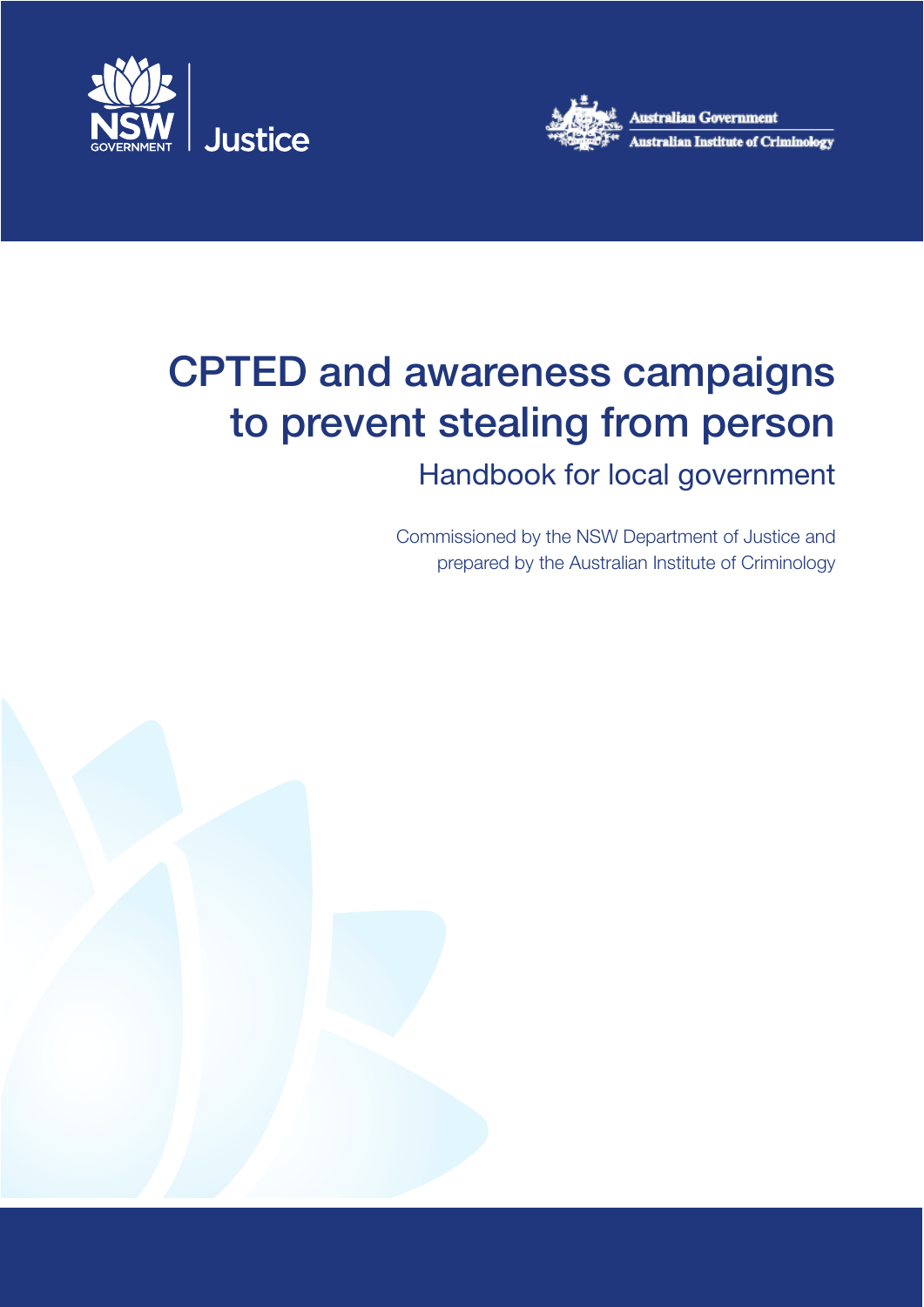# **Contents**

| Key findings from a review of strategies involving CPTED and awareness campaigns to prevent |
|---------------------------------------------------------------------------------------------|
| 1.1                                                                                         |
| Understanding the nature of the local stealing from person problem and its causes  9<br>1.2 |
| 1.3                                                                                         |
| 1.4                                                                                         |
| Project costing framework for a strategy involving CPTED and awareness campaigns20<br>1.5   |
|                                                                                             |
| 2.1                                                                                         |
| 2.2                                                                                         |
|                                                                                             |
| 3.1                                                                                         |
| 3.2                                                                                         |
| 3.3                                                                                         |
| 3.4                                                                                         |
| 3.5                                                                                         |
|                                                                                             |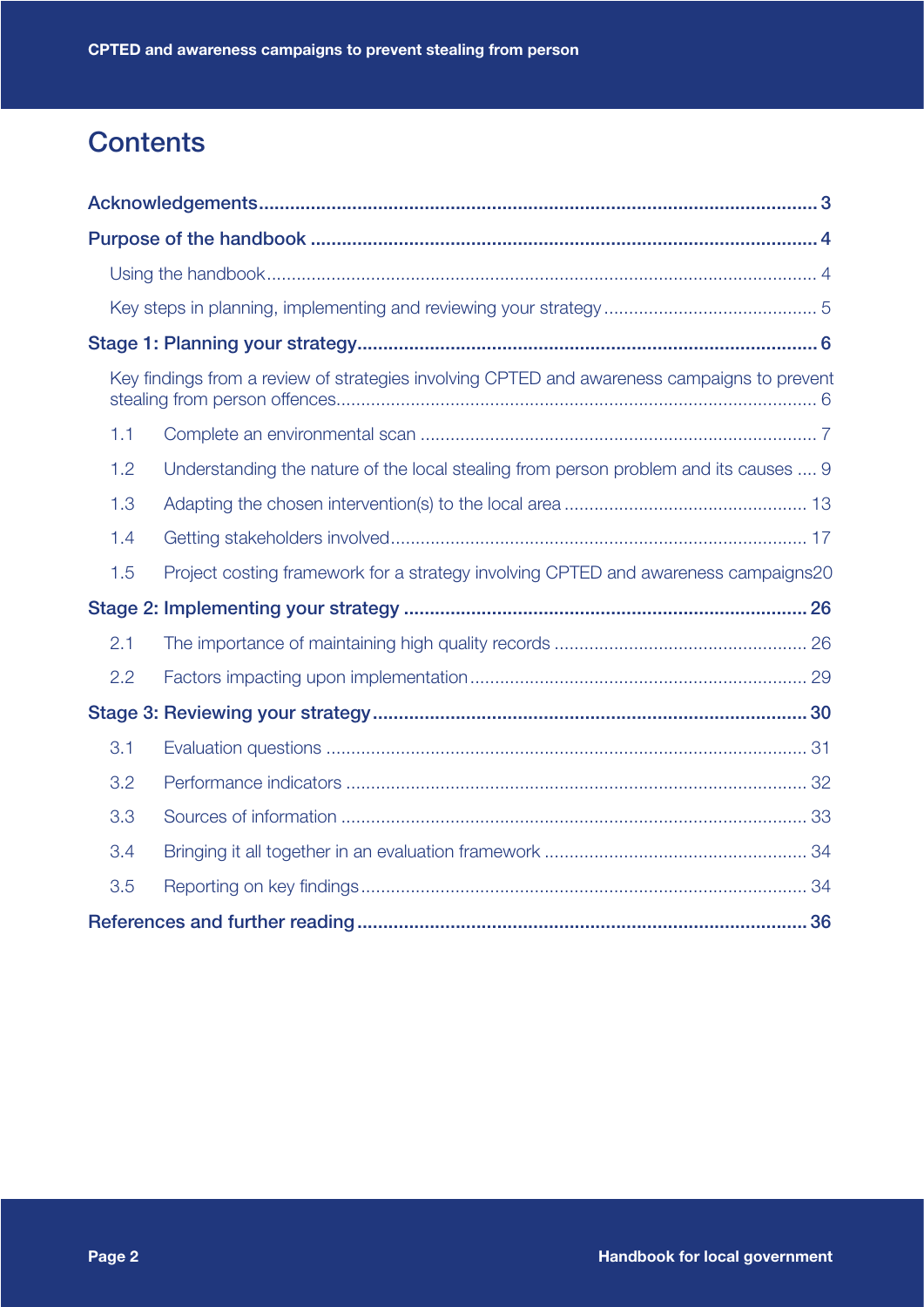## Acknowledgements

This handbook was commissioned by the New South Wales Department of Justice and prepared by the Australian Institute of Criminology in 2012.

The authors of this handbook are Anthony Morgan, Hayley Boxall and Jessica Anderson. The authors gratefully acknowledge the contribution of Joanne Baker and Emma Worthington from the New South Wales Department of Justice for their valuable input and feedback.

© Crown in right of the State of New South Wales (Department of Attorney General and Justice).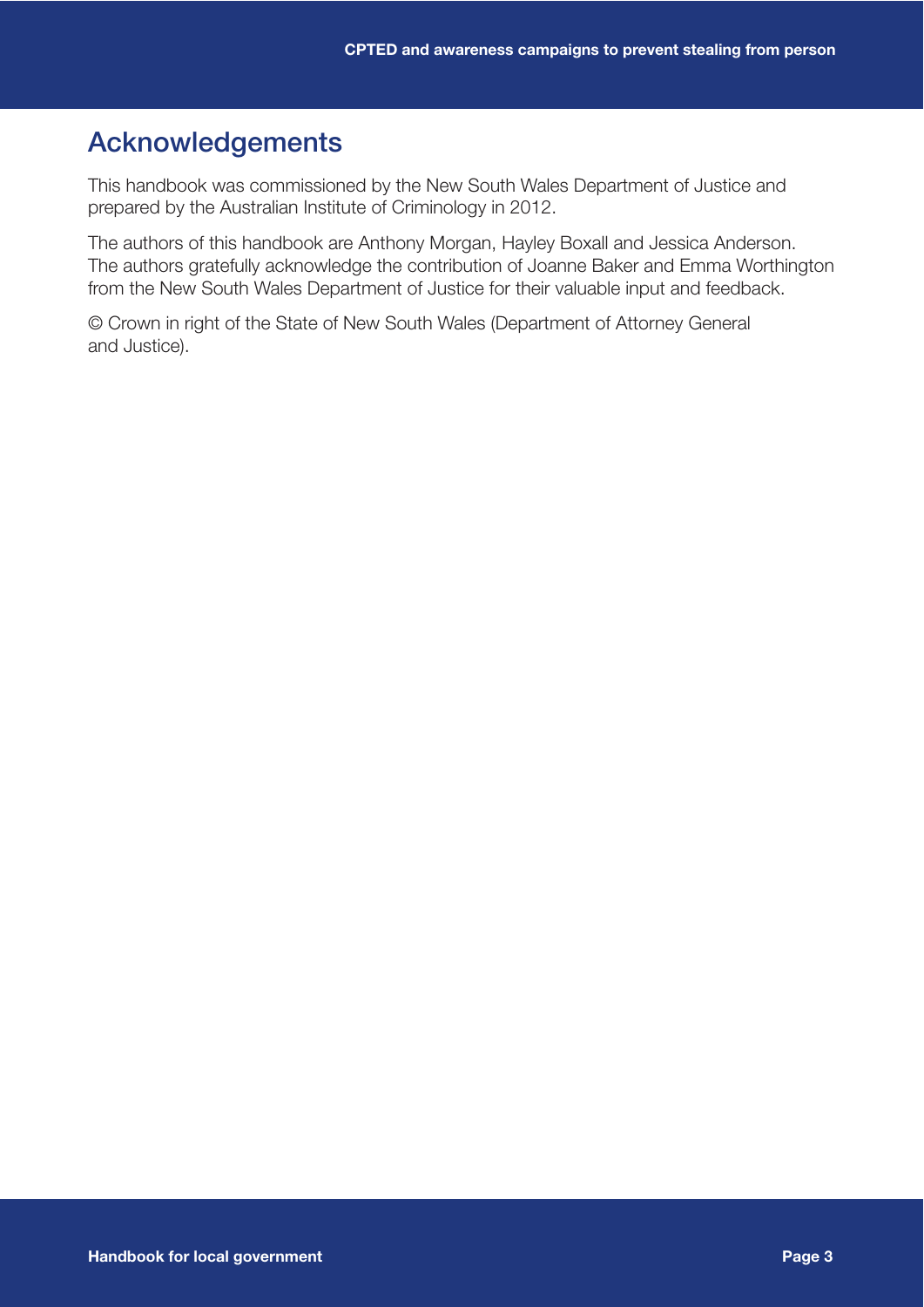## Purpose of the handbook

This handbook forms part of a series of guides to support local governments in New South Wales to implement evidence-based crime prevention strategies supported by the Department of Justice (DJ) Crime Prevention Programs (CPP). This handbook has been developed to help guide you through the various stages of planning, implementing and evaluating a strategy involving crime prevention through environmental design (CPTED) and/or an awareness campaign to reduce stealing from person offences in your local government area.

#### Using the handbook

The handbook provides an overview of the key steps that are involved in delivering a strategy involving CPTED or an awareness campaign that aims to reduce stealing from person offences. These steps are classified under the following three stages:

- Stage 1: Planning
- Stage 2: Implementation, and
- Stage 3: Review.

These steps do not necessarily need to be undertaken in order. You may need to undertake some steps concurrently, or you may need to go back and revisit earlier steps. However, it is vital that some steps be undertaken early on in the project, such as consulting stakeholders and planning for evaluation.

The successful implementation of a strategy to prevent stealing from person will often be heavily influenced by the characteristics of the local community and the local crime problem. This needs to be considered throughout the project.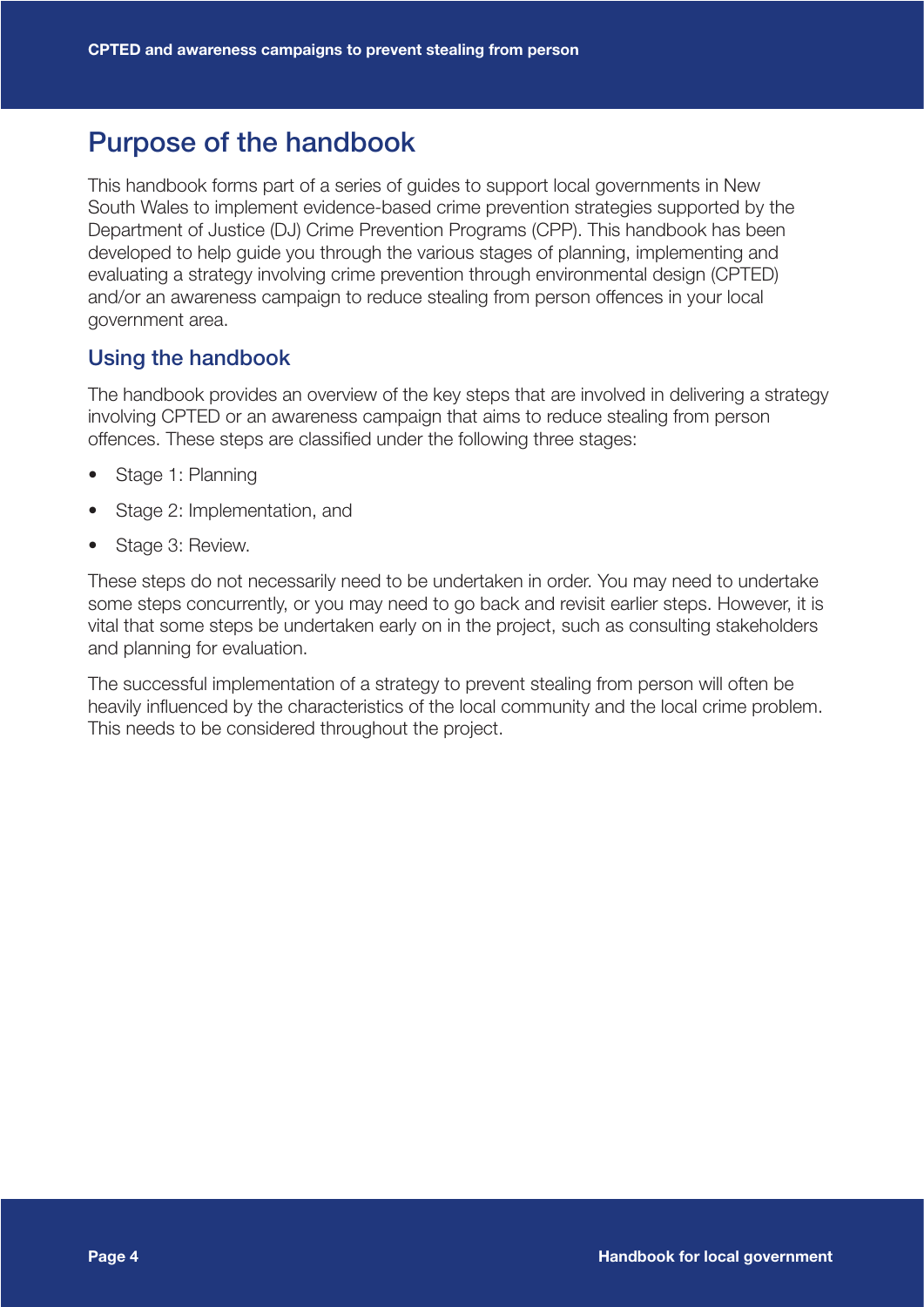#### Key steps in planning, implementing and reviewing your strategy

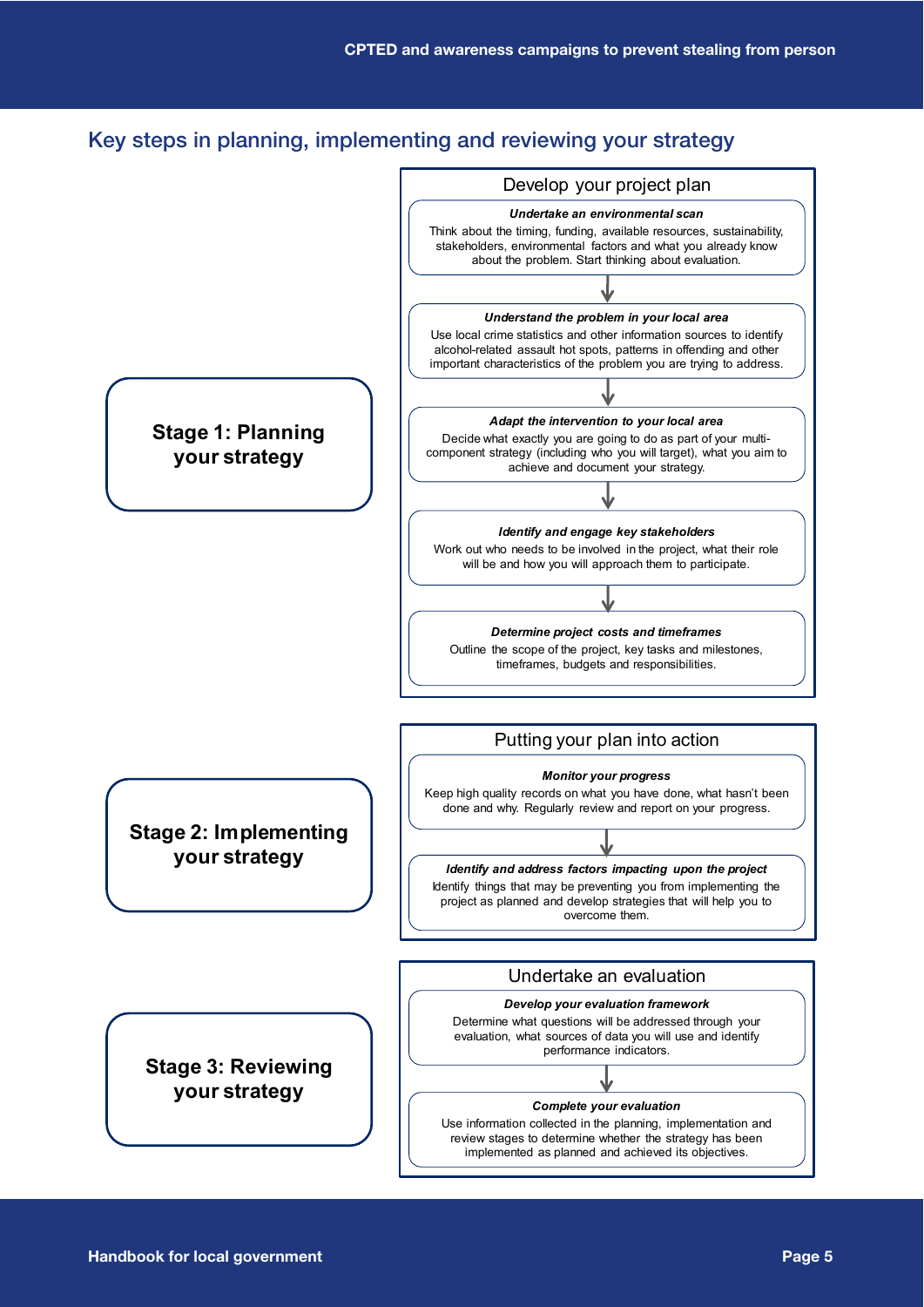### Stage 1: Planning your strategy

The best available evidence suggests that strategies involving CPTED and awareness campaigns can be used to prevent stealing from person offences. The evidence also suggests that strategies involving CPTED and awareness campaigns will be most effective in areas that experience high levels of stealing from person offences, identified through local crime statistics or concerns raised by the community. You should only be considering this type of strategy if your local government area (or areas within your local government area) experiences high levels of stealing from person offences. This may be determined on the basis of recorded crime statistics available from the NSW Bureau of Crime Statistics and Research or on the basis of consultation with the local community. Recorded crime statistics should show that your local government area has a high number of incidents, a high rate of incidents per 100,000 population and a low ranking compared with other local government areas in the state. However, this is not the end of the planning process.

#### Key findings from a review of strategies involving CPTED and awareness campaigns to prevent stealing from person offences

- Crime prevention through environmental design (CPTED) involves the design and management of the built and landscaped environment to limit opportunities for crime to occur. CPTED includes strategies that are designed to increase natural surveillance by encouraging more people to make use of pedestrian thoroughfares, removing obstructions that make it difficult for users of the space to see one another, or strategies that aim to improve the overall amenity and create a sense of ownership among the users of that space.
- Awareness campaigns can provide potential victims (e.g. tourists and the elderly) with information that will help them reduce their risk of victimisation, or provide potential offenders with information about pre-existing security measures that are being used in a space.
- Awareness campaigns can also involve security audits that provide information to the management and staff of commercial premises (such as retail stores or licensed premises) whose customers may be at greater risk of victimisation due to premise design or management practices. Security audits involve professionals conducting an assessment of the premise design, layout and operation to identify potential risk factors for victimisation and making recommendations to mitigate this risk.
- Very few strategies that aim to prevent steal from person offences have been evaluated, however a small number of studies have shown that strategies involving an awareness campaign or CPTED can be effective in reducing the incidence of steal from person offences.
- Strategies appear to work most effectively when they are targeted at spaces that attract high volumes of pedestrian traffic (e.g. marketplaces and train stations) or conversely, locations that experience periods of limited pedestrian movement. These locations were also identified as having high levels of 'stealing from person' offending.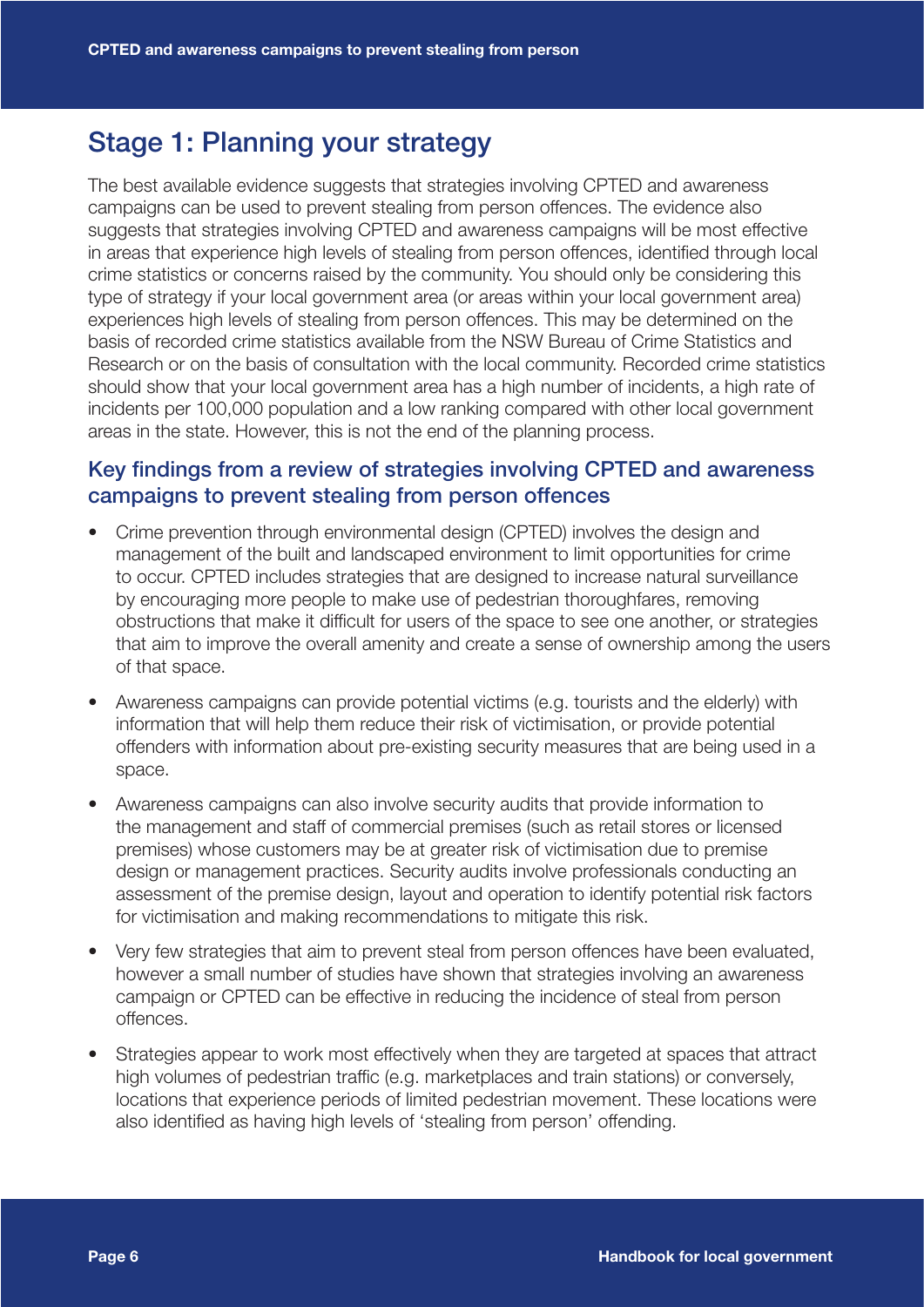- Strategies should be targeted at a specific crime problem (e.g. pickpocketing, bag theft, etc.) in a specific context. For example, evidence suggests that busy locations that attract large numbers of pedestrians are particularly attractive to pickpockets. This is because large crowds can be used as cover for pickpocketing and makes pursuit difficult. Similarly, the theft of unattended belongings (such as handbags) may be a problem in venues such as pubs and nightclubs, where patrons may be intoxicated or distracted by loud music and talking to their friends.
- Strategies may require the involvement and participation of the people who will be providing surveillance, modifying the layout of an area and maintaining the operation of the strategy in the long term. As such, appropriate consultation mechanisms need to be established at the commencement of the project to seek input from key stakeholders and the community and ensure they are involved in and supportive of the intervention.

#### 1.1 Complete an environmental scan

When planning any crime prevention strategy, you need to consider the capacity and resources available in your local community, as well as the circumstances in which the strategy will be delivered.

This requires that you undertake an environmental scan of your local area. Table 1 outlines some important considerations when planning a strategy for your local area, why they are important and what you can do to address them. These issues also need to be monitored throughout the life of your strategy, so take note of how you address them now and how you might monitor them over time.

| Consideration | Questions to ask and why<br>these are important                                                                                                                                                                                                                                                                                                                                                                                               | Possible ways to address this                                                                                                                                                                                                                                                                                                                                                                                                                                                                                                                                                                                |
|---------------|-----------------------------------------------------------------------------------------------------------------------------------------------------------------------------------------------------------------------------------------------------------------------------------------------------------------------------------------------------------------------------------------------------------------------------------------------|--------------------------------------------------------------------------------------------------------------------------------------------------------------------------------------------------------------------------------------------------------------------------------------------------------------------------------------------------------------------------------------------------------------------------------------------------------------------------------------------------------------------------------------------------------------------------------------------------------------|
| Timing        | Are there deadlines to deliver on? What is<br>feasible within this timeframe?<br>Does it clash with any other crime<br>prevention or community activities that<br>could influence results?<br>How long will it take to implement? This<br>will depend on the size of the target area,<br>the CPTED measures and awareness<br>campaign required, how willing key<br>stakeholders are to get involved and the<br>availability of key personnel. | Be clear on deadlines and commitments<br>under grant funding, particularly if progress<br>reports and other deliverables are required<br>by CPP or other areas within council.<br>Take note of what is also being<br>implemented in the community and timing<br>of local events so that you can weigh up if<br>this will have any effect on project delivery.<br>Use other similar projects as a guide and<br>ask professionals for their advice on how<br>long things will take.<br>Align your strategy with place-based<br>management and any future plans for<br>upgrades or improvement, where possible. |
| Funding       | Are the funds available under the grant?<br>How much 'in kind' funding can you<br>provide?<br>Can you afford to do what you propose?<br>If not, you might be left with a budget<br>deficit and disappointed stakeholders.                                                                                                                                                                                                                     | Identify what you are planning to do and<br>the resources they involve and estimate<br>costs.<br>See the relevant costing framework for<br>project costs.                                                                                                                                                                                                                                                                                                                                                                                                                                                    |

#### Table 1 Important considerations when planning and intervention to prevent stealing from person offences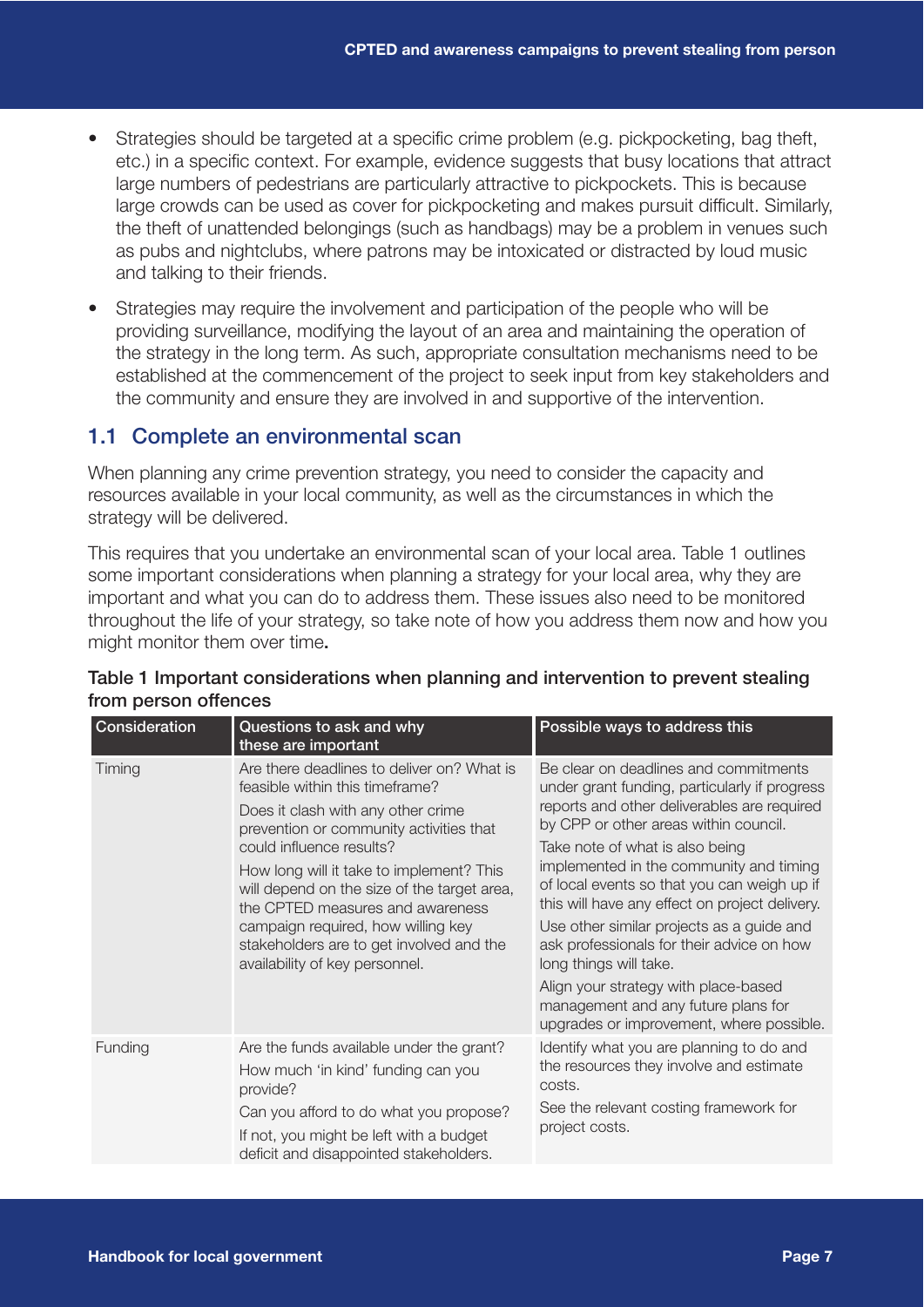| Consideration                      | Questions to ask and why<br>these are important                                                                                                                                                                                                                                                                                                     | Possible ways to address this                                                                                                                                                                                                                                                                                                                                                                                                               |
|------------------------------------|-----------------------------------------------------------------------------------------------------------------------------------------------------------------------------------------------------------------------------------------------------------------------------------------------------------------------------------------------------|---------------------------------------------------------------------------------------------------------------------------------------------------------------------------------------------------------------------------------------------------------------------------------------------------------------------------------------------------------------------------------------------------------------------------------------------|
| Available staff                    | Does implementing the project require<br>any particular expertise e.g. designing<br>and launching an awareness campaign<br>may require design or media contacts and<br>expertise?.<br>Are suitable people available to oversee the<br>project?                                                                                                      | Scan services in your local area and find<br>out what/who is available and/or what is<br>required to get the appropriate workers or<br>technicians.                                                                                                                                                                                                                                                                                         |
| Sustainability                     | Do you have access to ongoing funds? Will<br>you be able to sustain the level of staffing<br>for the project? Does the project need only<br>'one off' resourcing (e.g. implementing<br>a poster campaign), or continuous<br>investment (e.g. ongoing employment<br>of information booth attendants, regular<br>audits of high-risk premises, etc.)? | Develop an exit strategy if necessary.<br>Only choose an intervention that can be<br>supported by local resources and available<br>funding.                                                                                                                                                                                                                                                                                                 |
| Stakeholders                       | Does the project require the support of<br>certain individuals or organisations (e.g.<br>retailers, licensed premises, etc.)? Can<br>they contribute any resources? How will<br>you get them to participate?                                                                                                                                        | When developing the project, consult<br>identified stakeholders and find out if there<br>is anyone else who should be involved in<br>the planning. Find out whether they are<br>supportive and if they have any concerns.                                                                                                                                                                                                                   |
|                                    | If the project directly involves engaging the<br>community to help develop or implement<br>the strategy, how are you going to get<br>them to participate?<br>If you do not have the stakeholders you<br>need on board, you might not be able to<br>implement the strategy properly.                                                                 | If the project requires community<br>involvement, make sure they are aware<br>of the commitment and what could be<br>realistically achieved by adopting the<br>measures.<br>It is important to have police involvement<br>from the outset. They can provide<br>information on local steal from person<br>offences and can assist with helping to<br>determine where CPTED measures or<br>an awareness campaign would be most<br>beneficial. |
| Environment                        | Is the environment compatible with your<br>proposed strategy?<br>You might encounter difficulties if most<br>steal from person offences occur in areas<br>where CPTED measures are not feasible.                                                                                                                                                    | Become familiar with any limitations locally,<br>scope out where you are planning the<br>intervention and see if you can identify any<br>potential problems.                                                                                                                                                                                                                                                                                |
| Type of offences<br>being targeted | What do you actually know about the<br>problem? Is the problem in one hotspot or<br>is more broadly distributed? What are the<br>key characteristics of offences, offenders<br>and victims?<br>Is the problem only a temporary spike that<br>may correct itself when circumstances<br>change, or is it a more long-term problem?                    | Review crime statistics for steal from<br>person offences over time. Ask police<br>or other relevant local agencies to find<br>out if an increase in stealing from person<br>offending rates can be explained by any<br>temporary factors.<br>Refer to the relevant section in this<br>handbook for additional guidance on<br>analysing the local problem.                                                                                  |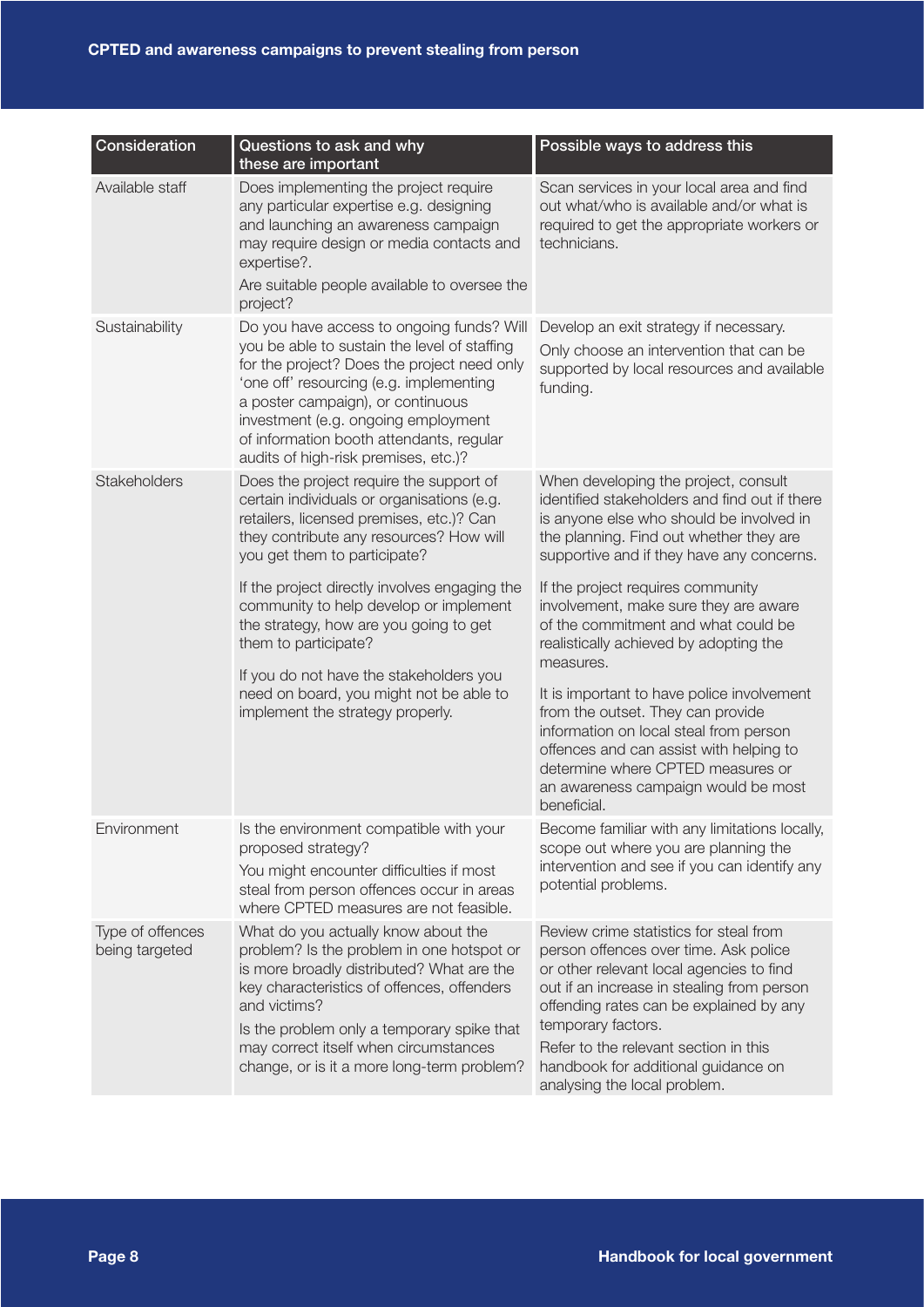| <b>Consideration</b>         | Questions to ask and why<br>these are important                                                                                                                                                                                              | Possible ways to address this                                                                                                                                                                                                                                                                                                                                                                                |
|------------------------------|----------------------------------------------------------------------------------------------------------------------------------------------------------------------------------------------------------------------------------------------|--------------------------------------------------------------------------------------------------------------------------------------------------------------------------------------------------------------------------------------------------------------------------------------------------------------------------------------------------------------------------------------------------------------|
| Monitoring and<br>evaluation | Can you measure results from your<br>project? How will you measure success<br>(e.g. decrease in the number of steal<br>from person offences, drop in reported<br>victimisation, etc.)? Can you access the<br>data you need for each measure? | Review available data sources (e.g. local<br>police crime statistics on stealing from<br>person offences) and determine what<br>information would be needed prior to the<br>start of, during and after the project to<br>measure an effect.<br>You need to make sure you can measure<br>the effectiveness of the strategy to see<br>if you actually have made a difference to<br>steal from person offences. |

While you will do most of the work of an evaluation towards the end of the project, it is important to start planning your evaluation while you are developing your strategy. Start thinking about documenting your project and what information you might need to determine whether the strategy has been implemented as planned and how effective the project has been. The quality of your evaluation will depend on how well you are able to collect, analyse and report on the information outlined in this handbook. More information on monitoring and evaluating your strategy is documented in *Stage 3: Reviewing your strategy*.

#### 1.2 Understanding the nature of the local stealing from person problem and its causes

It is important to understand the precise nature of the local problem so that you can effectively target your response. This requires a systematic analysis of your crime problem, its causes and risk factors. High-risk locations (based on local crime data and previous victimisation), factors that contribute to this high risk and characteristics of offences committed in these areas can then be identified to inform your response. The best way to do this is to gather as much information as you can on the problem from a variety of sources.

#### *Review research into the causes of stealing from motor vehicle offences*

The fact sheet identified locations that attract large numbers of people as being particularly attractive to offenders. This is because large crowds and poorly designed spaces can inhibit the detection of potential offenders. Busy locations can also provide distractions, which means that people using that space are not paying close attention to their belongings. This is particularly the case in social venues such as pubs and nightclubs where patrons may be intoxicated or distracted by loud music and talking to their friends. These are all important risk factors for stealing from person offences. Along with the information contained within the Fact sheet for this intervention, you may want to read further about the possible causes of and risk factors for stealing from person offences. This will help you when it comes to adapting the intervention to your local problem. Use Table 2 to help prompt your thinking on the types of information you should think about documenting.

If you would like to conduct further reading on the prevention of this crime type, refer to the references at the end of this handbook. You can also refer to the AIC website www.aic.gov.au or the BOCSAR website www.lawlink.nsw.gov.au/bocsar. They have a range of resources on theft that can be downloaded for free, as well as links to other useful websites.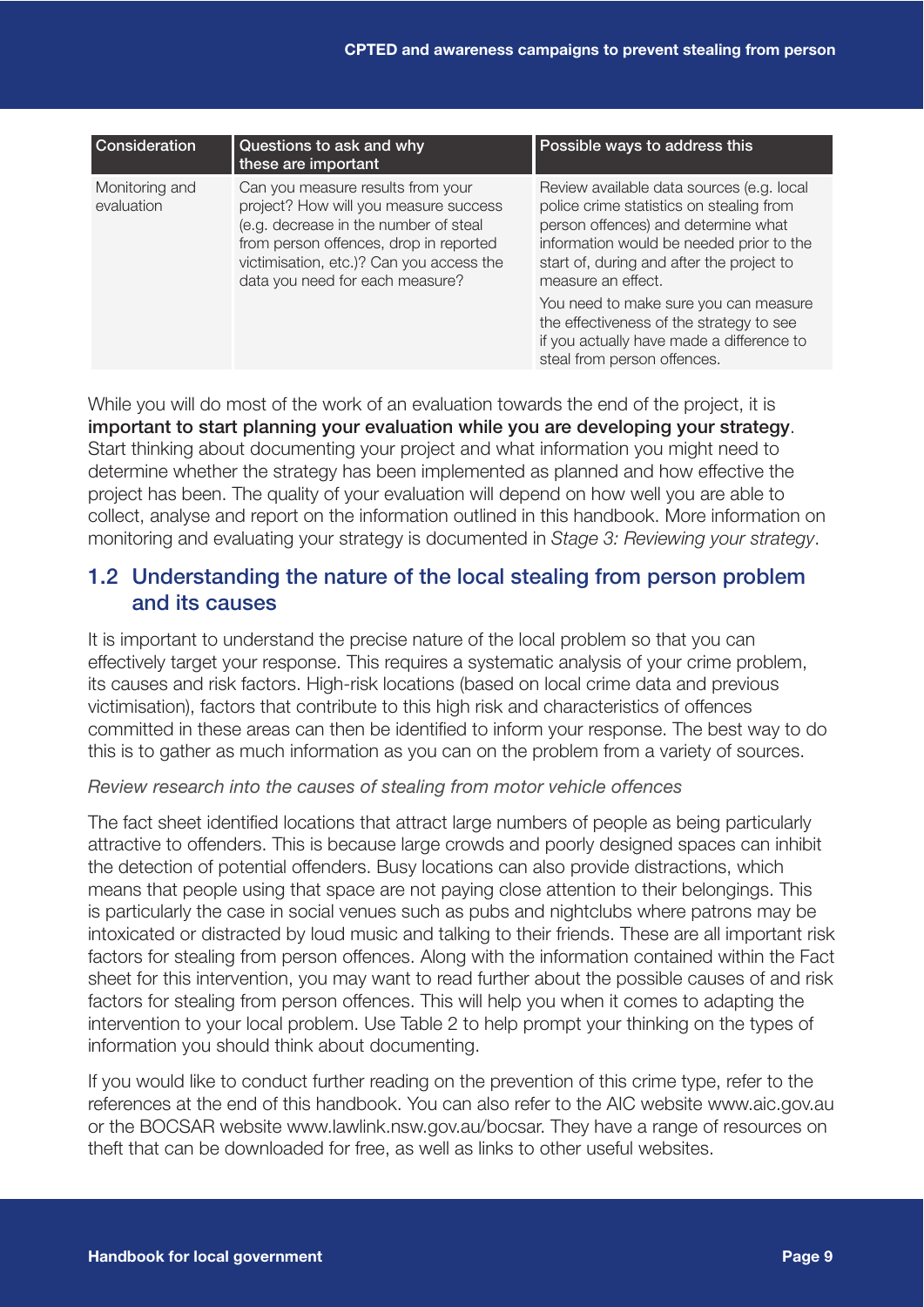#### *Gather local statistics and knowledge to analyse the local problem*

Collect information from a range of sources to develop a better understanding of stealing from person offences in your local area. Consider both qualitative and quantitative data sources of information. Quantitative data (e.g. recorded crime and arrest data) provide useful information about the nature and extent of a particular problem or phenomenon. However, qualitative information (such as interviews, reports and consultations with relevant local stakeholders) can be a valuable source for understanding the problem and what local factors may influence the delivery of your project. A combination of both sources of data will provide a more complete picture of the local problem.

There is a range of data that might be available or could be collected to help you better understand your local problem and develop a targeted response:

- BOCSAR have a large amount of recorded crime data on their website for all NSW local government areas and is a valuable source of information about stealing from person offence trends and temporal patterns (i.e. by location, month, day of week and time of day). Additional data may be available upon request. Figure 1 is an example of the type of information that is available. It shows that stealing from person offences are most commonly reported as having occurred in retail spaces, public places and licensed premises.
- BOCSAR also provides a range of hotspot maps online, which provide a visual representation of the locations within each local government area that have the highest concentration of recorded offences.
- Recorded crime data might also be available from your local police on the locations of, and circumstances surrounding, recent offences, common targets for offenders and the type of property that is stolen. Unfortunately, data on offenders apprehended by police is likely to be difficult to access due to the low detection rate for offenders.
- Surveys or interviews with victims of theft, although potentially difficult to undertake, can provide useful information about their experiences, risk factors and the types of measures that they either had in place, or have since taken to prevent re-victimisation (e.g. avoiding certain locations and using a handbag with a cross-body strap).
- Surveys of the wider community will enable you to assess the degree of concern among residents about the prevalence of stealing from person offences in their neighbourhood, perceptions of safety and the level of support for different types of prevention strategies.
- Consultation with relevant local stakeholders can provide useful information about their experience and understanding of stealing from person offending in the community. For example, police may be able to provide additional information about stealing from person offences that might not be readily available through administrative data, based on their experiences of responding to victims and targeting offenders. Retail and licensed premise management and staff, public transport workers and security personnel might be able to tell you about the types of security measures that have been implemented in certain locations. Neighbourhood Watch groups and other community groups may be able to provide information on local initiatives trialled in the past.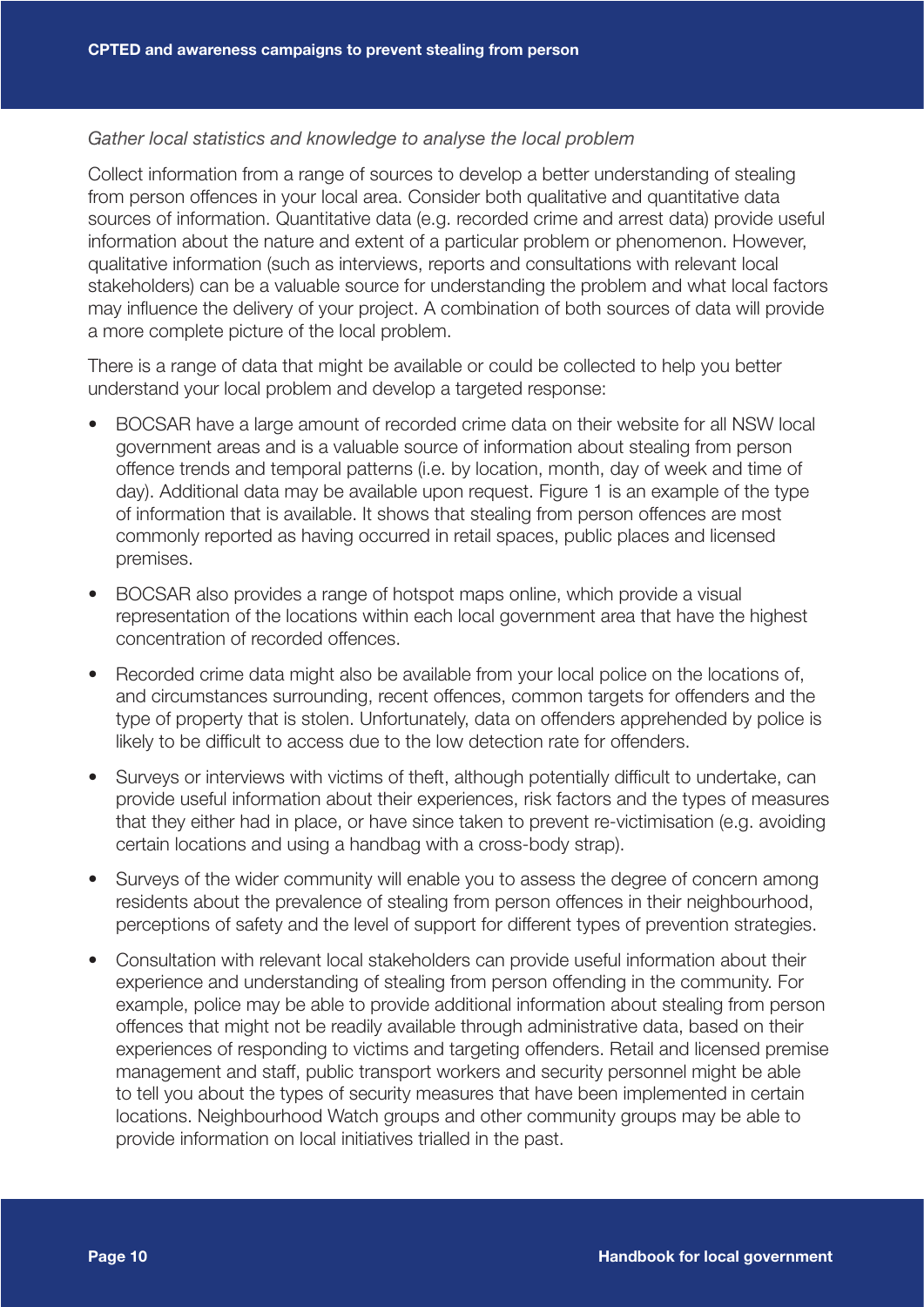



Source: NSW Bureau of Crime Statistics and Research

Use Table 2 to prompt your thinking on the type of information that you might need to help you identify and understand the characteristics of the 'stealing from person' problem in your local area.

#### Table 2 Understanding the local stealing from motor vehicles problem

|                                                                                                                       | What is known? | Data source(s) |
|-----------------------------------------------------------------------------------------------------------------------|----------------|----------------|
| How many offences?                                                                                                    |                |                |
| Have there been any notable<br>trends over time?                                                                      |                |                |
| Are there certain times of the day<br>that offences are more common<br>(e.g. during night time or day<br>time hours)? |                |                |
| Is there a particular day of the<br>week that most offences occur<br>(e.g. weekdays or weekends)?                     |                |                |
| Is there a seasonal pattern or<br>certain peak times of the year?                                                     |                |                |
| Are there identifiable hotspots<br>(e.g. suburbs, streets, licensed<br>establishments, train stations,<br>$etc.$ )?   |                |                |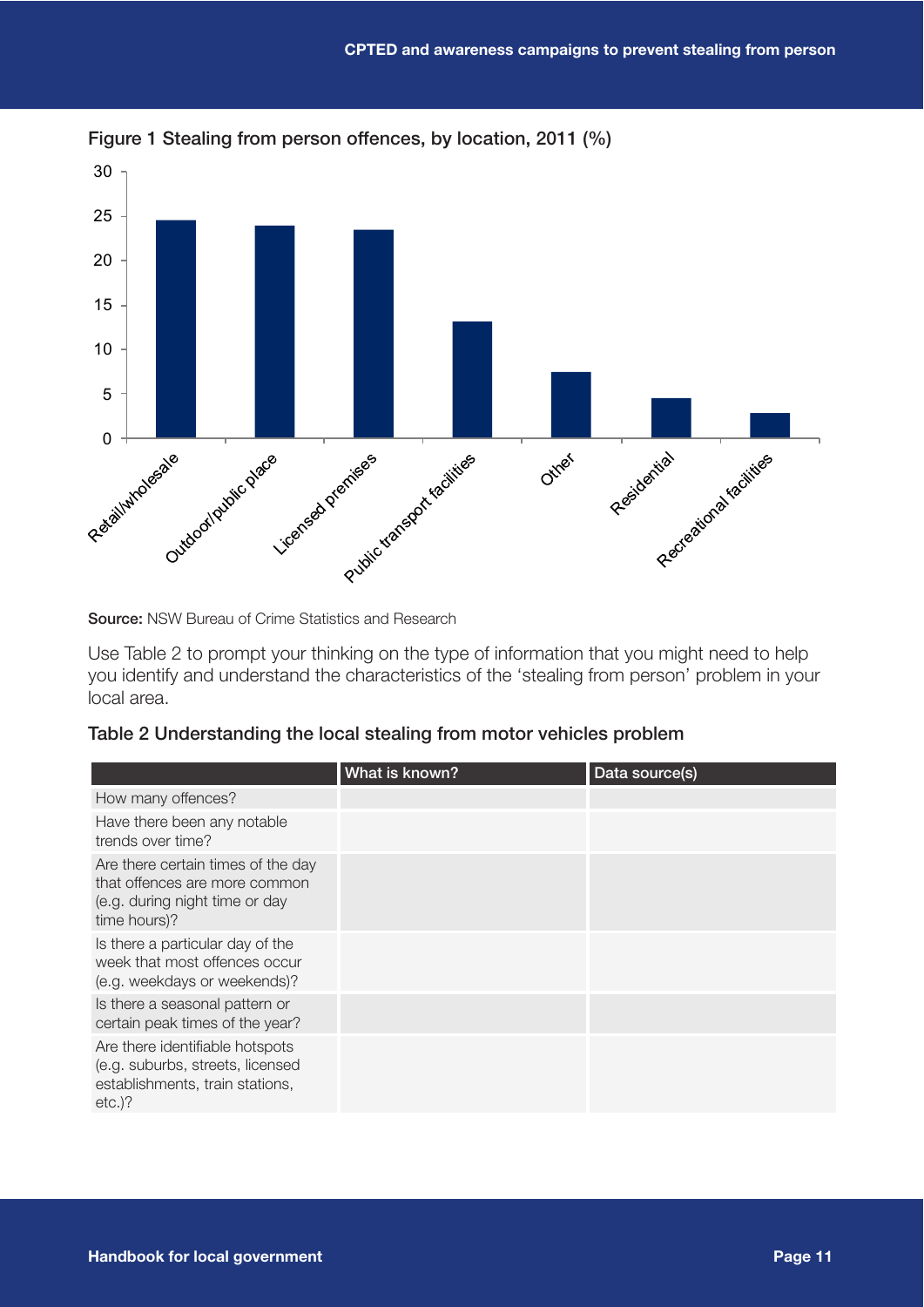|                                                                                                                                                                                                                     | What is known? | Data source(s) |
|---------------------------------------------------------------------------------------------------------------------------------------------------------------------------------------------------------------------|----------------|----------------|
| Do these hotspot areas have<br>limited pedestrian or vehicle traffic<br>(i.e. limited natural surveillance<br>opportunities)?                                                                                       |                |                |
| What awareness campaigns are<br>currently being used (e.g. leaflet or<br>poster campaigns, etc.)?                                                                                                                   |                |                |
| Who uses this space (e.g.<br>students, tourists, shoppers,<br>residents, etc.)?                                                                                                                                     |                |                |
| What other crimes are being<br>reported in the areas with high<br>rates of stealing from person<br>offences?                                                                                                        |                |                |
| What are the main characteristics<br>of victims and the property stolen?                                                                                                                                            |                |                |
| What techniques are offenders<br>using to gain access to the<br>property (e.g. slashing, grabbing,<br>distraction, etc.)?                                                                                           |                |                |
| What is known about the offenders,<br>if anything (e.g. age, gender,<br>motives, etc.)?                                                                                                                             |                |                |
| What factors (e.g. poor natural<br>surveillance opportunities, lack of<br>attention on personal belongings,<br>or security measures used in the<br>area) might be contributing to<br>crime in identified hot spots? |                |                |
| Any other factors?                                                                                                                                                                                                  |                |                |

Source: Adapted from Anderson 2010.

You need to be aware of the limitations of the data sources you use. Police crime statistics, for example, only include those offences that are reported to police. Many steal from person offences are not reported to police. Table 3 outlines a number of things to consider when using different datasets. It can be useful to talk to people who are familiar with the data or the local area to help you interpret any patterns and understand the data in the wider context.

#### Table 3 Considerations when using different data sources/statistics

| <b>Consideration</b> | What this can affect                                                                                                                                                                                                                                                                    |
|----------------------|-----------------------------------------------------------------------------------------------------------------------------------------------------------------------------------------------------------------------------------------------------------------------------------------|
| Time periods         | If different datasets cover different time periods, comparability can be difficult. In<br>addition, you need to ensure that the data you are using is relevant and covers<br>the time periods you require to analyse the problem.                                                       |
| Missing data         | Missing data within a dataset can influence results. This may happen when not<br>all the information needed is entered into the system, or it could be that the<br>information is not known. For example, many offenders are not detected and so<br>data on offenders is often missing. |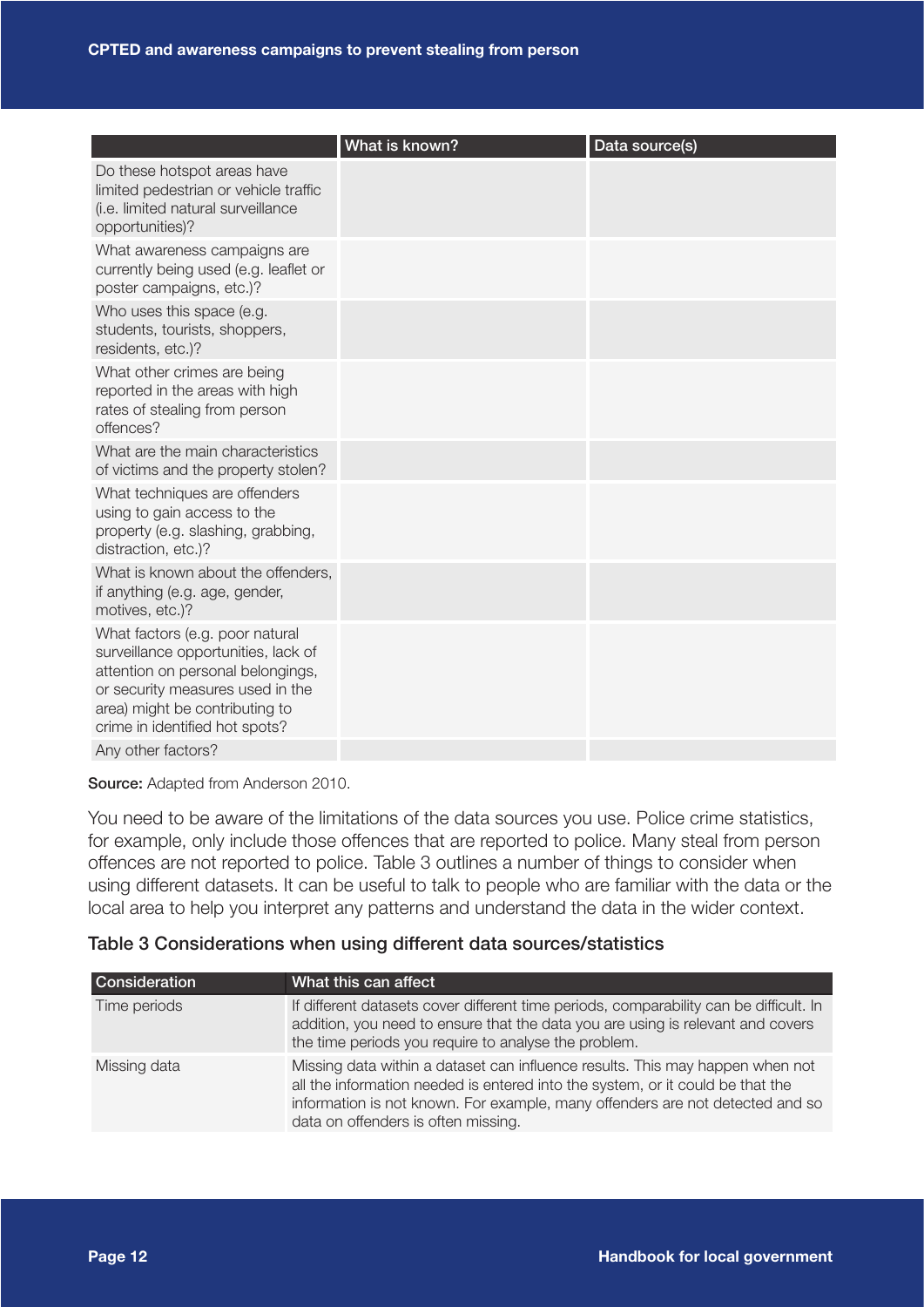| Consideration                                          | What this can affect                                                                                                                                                                                                                                                                                                                                                                                                                                               |
|--------------------------------------------------------|--------------------------------------------------------------------------------------------------------------------------------------------------------------------------------------------------------------------------------------------------------------------------------------------------------------------------------------------------------------------------------------------------------------------------------------------------------------------|
| How frequently the data is<br>entered into the dataset | Agencies may enter data into a spreadsheet every day, weekly, monthly,<br>annually, biannually, or sporadically. Findings or reports from this data may also<br>only be made available at certain times, so if you are relying on this information<br>being made available publicly, find out if it is compatible with any reporting or<br>analysis that you might be conducting. BOCSAR generally doesn't release<br>annual statistics until the following April. |
| What area the statistics<br>cover                      | Different agencies and sections may have different parameters for collecting<br>information or statistics. For example, police local area commands are different<br>from local government boundaries and the Australian Bureau of Statistics'<br>statistical areas. Therefore, the information from both will not be directly<br>comparable.                                                                                                                       |
| Data accessibility                                     | Not all relevant information is publically available (e.g. some police statistics,<br>including victim and offender information). Some datasets you might not be able<br>to access or have permission to use, so find out in advance if you can obtain the<br>information you want.                                                                                                                                                                                |
| Number of counts                                       | Be wary of making broad assumptions on information from only a small<br>sample of cases in a dataset, as they may not be representative of the broader<br>population you are targeting.                                                                                                                                                                                                                                                                            |

Note: These considerations are also important when it comes to evaluating your chosen strategy.

! Make sure you keep a record of the information you have collected while planning the project. This information will provide the baseline against which you can assess the impact of the strategy on stealing from person offences in target locations.

#### 1.3 Adapting the chosen intervention(s) to the local area

Once the problem has been identified and understood, you can then develop an appropriate response. Consider where the steal from person offences typically occur – in public spaces, shopping centres, transport interchanges, or licensed premises? This information will help you target your strategy at particular locations and/or populations, and identify potential stakeholders. Consider the environment in your hotspot and surrounding areas? How much pedestrian traffic is there – are there plenty of opportunities and people around to provide natural surveillance throughout these areas? Are there any obstructions blocking views? Are pedestrians in the area likely to have been drinking at licensed premises in the area and therefore less likely to be paying attention to their surroundings or their belongings? Is any formal surveillance provided in the area e.g. through security staff? What other factors might be at play? Are there any other local factors that you will need to take into account? Once you start to answer these sorts of questions you can start to tailor your CPTED strategy to your local area.

It is important that you understand the causal mechanisms that underpin the intervention you have selected. These are described in the accompanying Fact sheet. This will help you to ensure that in adapting the chosen strategy to your local circumstances, you do not inadvertently undermine the 'active ingredient' that is needed for it to work.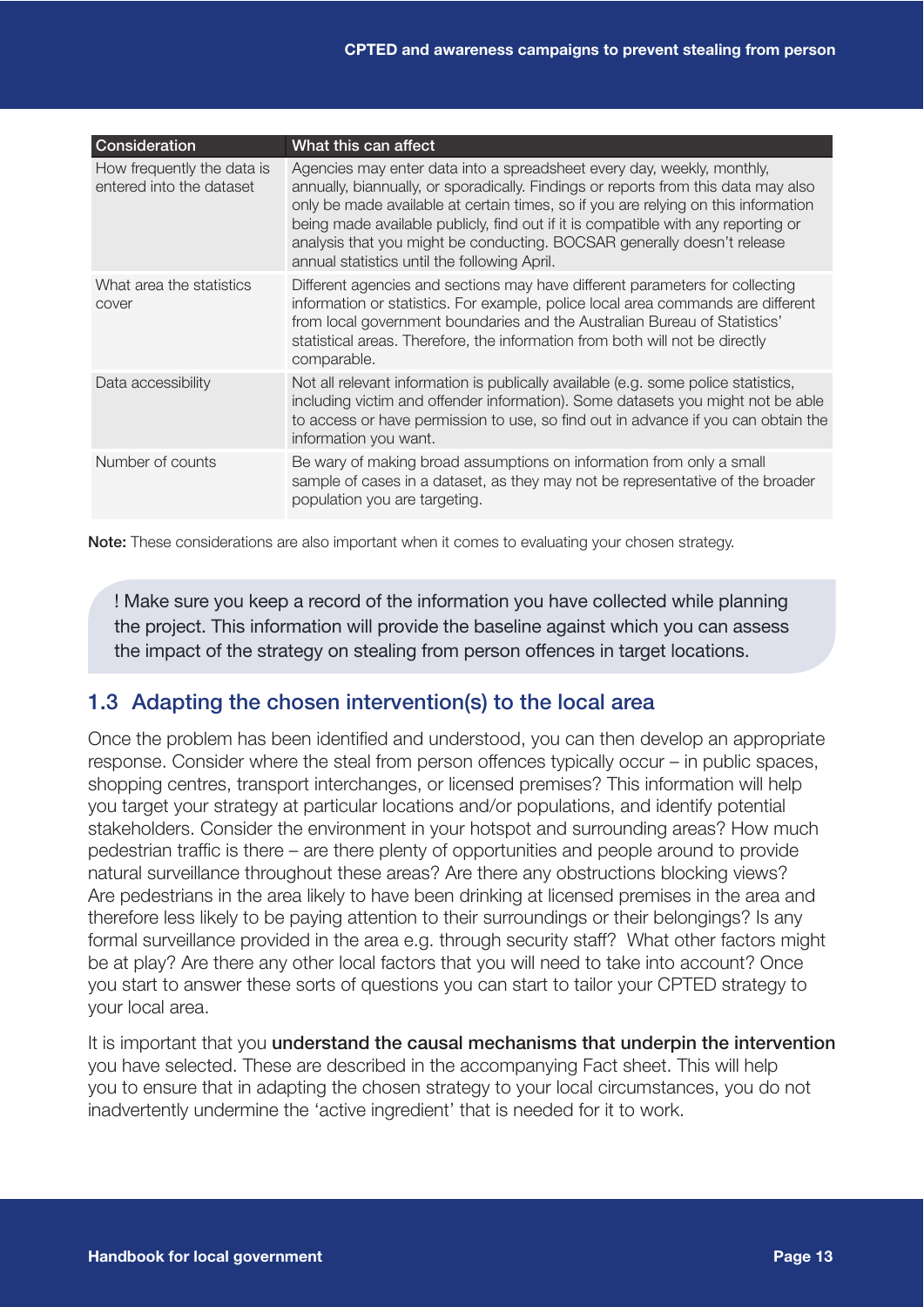#### *Deciding what exactly you are going to do*

You will need to decide exactly what you propose to do as part of your strategy. Use Table 4 to guide your decision-making process. This is not an exhaustive list of all the things that you will need to consider or put in place, but it will help you to decide on some of the key elements of your project.

| Table 4 Key components of a strategy involving CPTED and/or an awareness |  |
|--------------------------------------------------------------------------|--|
| campaign to prevent stealing from person offences                        |  |

| Strategy component Considerations                                                 |                                                                                                                                                                                                                                                                                                                                                                                                                                                                                                                                                                       | Factors to guide decision-making                                                                                                                                                                                                                                                                                                                                                                            |
|-----------------------------------------------------------------------------------|-----------------------------------------------------------------------------------------------------------------------------------------------------------------------------------------------------------------------------------------------------------------------------------------------------------------------------------------------------------------------------------------------------------------------------------------------------------------------------------------------------------------------------------------------------------------------|-------------------------------------------------------------------------------------------------------------------------------------------------------------------------------------------------------------------------------------------------------------------------------------------------------------------------------------------------------------------------------------------------------------|
| Will CPTED and an<br>awareness campaign<br>help to reduce your<br>local problem?  | Are environmental factors in and around<br>the hotspot areas, such as limited<br>opportunity for surveillance, or pedestrian<br>movement contributing to steal from<br>person offences?<br>Are people in the area adequately<br>protecting their belongings?                                                                                                                                                                                                                                                                                                          | Is the environment surrounding the<br>hotspot areas amenable to improvement?<br>Consider the need for an awareness<br>campaign as part of your strategy.                                                                                                                                                                                                                                                    |
| Design and<br>management of the<br>built or landscaped<br>environment             | What changes will you (or the owners of<br>that space) need to make to the design<br>and layout of certain locations?<br>Will the application of CPTED principles<br>require significant redevelopment to the<br>target location or will the changes be<br>relatively minor?<br>Are there any factors that might impact<br>on your ability to make changes to the<br>built or landscaped environment?<br>What type and level of maintenance will<br>be required?                                                                                                      | This should be informed by your detailed<br>analysis of the local problem, including<br>some form of CPTED and security<br>assessment.<br>CPTED measures need to assist<br>pedestrians to see one another. Avoid<br>inadvertently creating potential hiding<br>spots.<br>Experience has shown that if CPTED<br>and access control measures are not<br>maintained the benefits will be reduced<br>over time. |
| Nature and target of<br>awareness campaign<br>to be delivered                     | Who will be the target of your awareness<br>campaign?<br>Will the awareness campaign aim to<br>inform potential victims about how they<br>can reduce their risks of victimisation,<br>inform potential offenders about the<br>strategies in place to identify and detect<br>them, or involve security audits of high-<br>risk locations to recommend changes to<br>the design and layout of these locations?<br>Will any CPTED audits be active<br>(someone attends the site to conduct the<br>assessment) or passive (distribution of<br>CPTED assessment toolkits)? | Professionals with relevant expertise<br>(e.g. environmental planners and security<br>practitioners) will be best placed to<br>determine the type and placement of<br>CPTED and access control measures.                                                                                                                                                                                                    |
| Responsibility for<br>CPTED audit and<br>development of the<br>awareness campaign | Who will be responsible for determining<br>what changes are required to the layout<br>or design of high-risk locations?<br>Who will be responsible for designing and<br>delivering the awareness campaign?                                                                                                                                                                                                                                                                                                                                                            | CPTED aims to improve natural<br>surveillance, which makes it easier for<br>people in and around car parking areas<br>to detect suspicious behaviour and deter<br>potential offenders. This requires people<br>(car park users or pedestrians, bicycle<br>and vehicle traffic in surrounding areas) to<br>provide natural surveillance.                                                                     |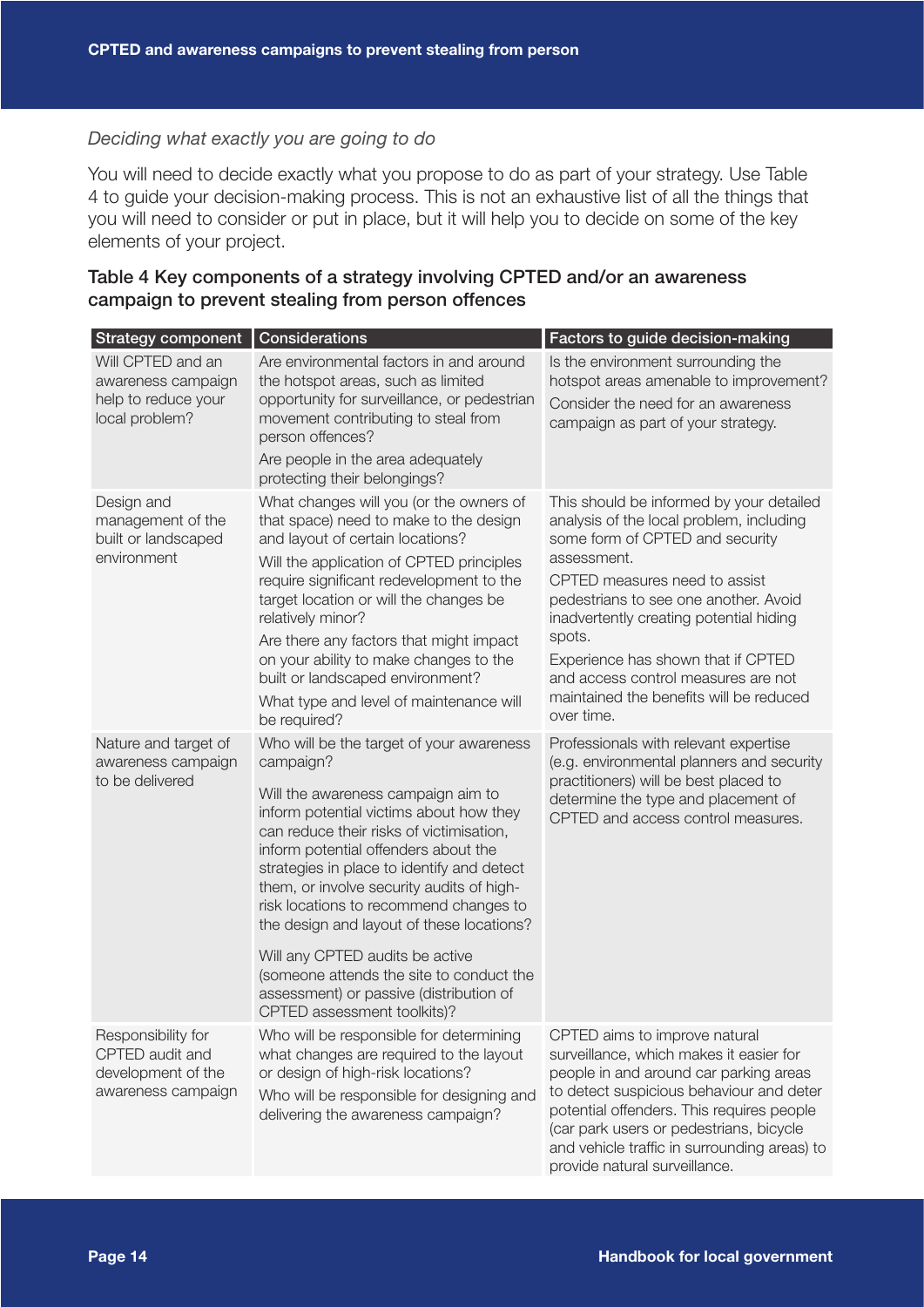| <b>Strategy component</b>         | Considerations                                                                                                                                                                                                                                                                                 | Factors to guide decision-making                                                                                                                                                                                                                                                                                                            |
|-----------------------------------|------------------------------------------------------------------------------------------------------------------------------------------------------------------------------------------------------------------------------------------------------------------------------------------------|---------------------------------------------------------------------------------------------------------------------------------------------------------------------------------------------------------------------------------------------------------------------------------------------------------------------------------------------|
| Improving natural<br>surveillance | If changes are made to the design and<br>layout of high-risk locations, who will<br>provide natural surveillance?<br>How will you encourage people to use<br>areas that are underutilised during certain<br>times of the day once the strategy has<br>been implemented (and is this required)? | CPTED aims to improve natural<br>surveillance, which makes it easier for<br>people in and around high-risk areas to<br>detect suspicious behaviour and deter<br>potential offenders. This requires people<br>(people using the space, pedestrians,<br>bicycle and vehicle traffic in surrounding<br>areas) to provide natural surveillance. |
| Other interventions               | Will you deliver any other interventions<br>alongside CPTED measures or an<br>awareness campaign?<br>What are police doing to address stealing<br>from person (e.g. targeting known<br>offenders)?<br>What other initiatives are being delivered to<br>address the problem in the local area?  | The majority of strategies reviewed as<br>part of this handbook involved multiple<br>interventions, including improved lighting,<br>or were delivered in support of existing<br>strategies, such as Closed Circuit<br>Television (CCTV).                                                                                                    |

#### *Set clear objectives for the project*

It is important that you have a clear sense of what you are trying to achieve, so you will need to develop some clear objectives to guide the project. Some examples of possible objectives for a strategy involving CPTED measures or an awareness campaign to reduce stealing from person offences are presented in Box 1.

#### *Box 1: Project objectives*

A local government-led working group identified the following objectives for a strategy involving an awareness campaign that was implemented in a train station with high rates of stealing from person offences. These objectives helped to guide decision making with regards to the development of the strategy. It was against these objectives that the overall effectiveness of the strategy was to be assessed:

- Reduce the overall incidence of stealing from person offences in the areas targeted by the prevention strategy.
- Reduce the level of concern about stealing from person offences among public transport users and workers.
- Improve the level of awareness of strategies to minimise the risk of victimisation among public transport users.
- Increase the level of satisfaction among public transport users and workers with the response to stealing from person offences from local government, police and other key stakeholders involved in the project.
- Increase the capacity of local government, police and other key stakeholders to develop, implement and evaluate local crime prevention initiatives.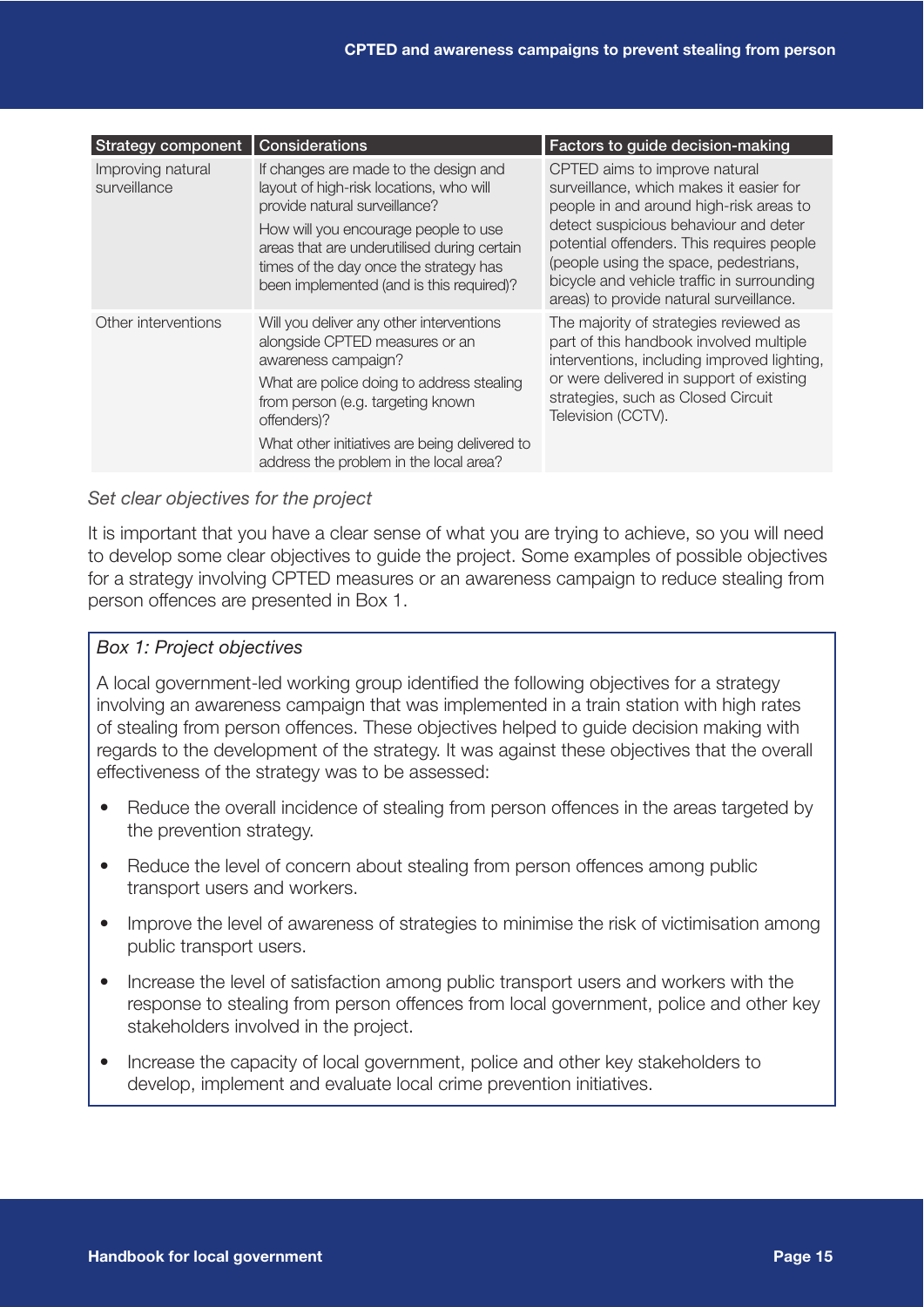#### *Document your strategy*

Now that you have made these decisions, it is important that you document what you are doing, why you are doing it and how you expect this to deliver the desired outcome. This way, you will be able to refer back to the document throughout the project and see if you are on track and doing what you proposed. This information is also useful when it comes time to review and evaluate your strategy.

Table 5 gives an overview of the type of information that you should be outlining as part of your strategy. This document can be shared with stakeholders so everyone is clear as to the purpose of the project from the outset, reducing the potential for confusion at later stages. This has the additional benefit of justifying decisions made in relation to the implementation of the project, should there be disagreement among key stakeholders at some stage in the future.

#### Table 5 Information that should be recorded about your strategy involving lighting and other improvements to prevent stealing from motor vehicles

| Information to be recorded                                                 |                                                                                                                                                                                                                                                                                                                                                                                                                                                                                                                                                                                                                                                       |
|----------------------------------------------------------------------------|-------------------------------------------------------------------------------------------------------------------------------------------------------------------------------------------------------------------------------------------------------------------------------------------------------------------------------------------------------------------------------------------------------------------------------------------------------------------------------------------------------------------------------------------------------------------------------------------------------------------------------------------------------|
| What is the context in which<br>the project is being delivered?            | Provide a description of your understanding of the stealing from person<br>problem in the location targeted by your strategy, based on the information you<br>have collected so far. This does not have to be long, but provide a reasonable<br>overview of the local context.                                                                                                                                                                                                                                                                                                                                                                        |
|                                                                            | Highlight any characteristics specific to your local area, summarising the<br>information in Table 2 (e.g. the level of concern among people using the area,<br>scope of the problem, whether targeted areas are in residential or commercial<br>areas, whether there are patterns in the use of the space, etc.).                                                                                                                                                                                                                                                                                                                                    |
| What do we want to achieve?                                                | Write down clear objectives for the project that describe the desired outcomes.                                                                                                                                                                                                                                                                                                                                                                                                                                                                                                                                                                       |
|                                                                            | Outcomes can be long, medium and short term. What you measure depends<br>on the intervention chosen. You can have a mix of long, medium and short-<br>term outcomes in your strategy (e.g. are you looking to reduce stealing from<br>person offences over time or just in the project timeframe? In the short term<br>do you want to encourage people to use take steps to minimise their risk of<br>victimisation? Is the long-term aim to decrease concern about the problem?)<br>Be specific – this allows you to have a measurable outcome (e.g. are you trying<br>to reduce stealing person offences in general, in a specific neighbourhood or |
|                                                                            | location)?                                                                                                                                                                                                                                                                                                                                                                                                                                                                                                                                                                                                                                            |
|                                                                            | Be realistic $-$ a drop in the target problem by 100 percent is unlikely.                                                                                                                                                                                                                                                                                                                                                                                                                                                                                                                                                                             |
|                                                                            | Use local knowledge and available evidence on similar projects to help guide<br>you in determining what will be appropriate. Some examples of objectives for<br>strategies involving CPTED or an awareness campaign are presented in Box 2.                                                                                                                                                                                                                                                                                                                                                                                                           |
| What activities are we going<br>to implement to achieve our<br>objectives? | Identify and describe the range of activities that you propose to implement as<br>part of your CPTED strategy.                                                                                                                                                                                                                                                                                                                                                                                                                                                                                                                                        |
|                                                                            | Outline how each activity is supposed to address the problem (e.g. make it<br>harder for offenders to hide in crowds by giving pedestrians more space to<br>move and therefore making it easier for pedestrians to see each other).                                                                                                                                                                                                                                                                                                                                                                                                                   |
|                                                                            | For each activity that you plan to implement, identify and document the<br>resources (financial, human and infrastructure) required, the individual or<br>agency responsible for each component and the anticipated timeframe for<br>implementing and/or completing each activity.                                                                                                                                                                                                                                                                                                                                                                    |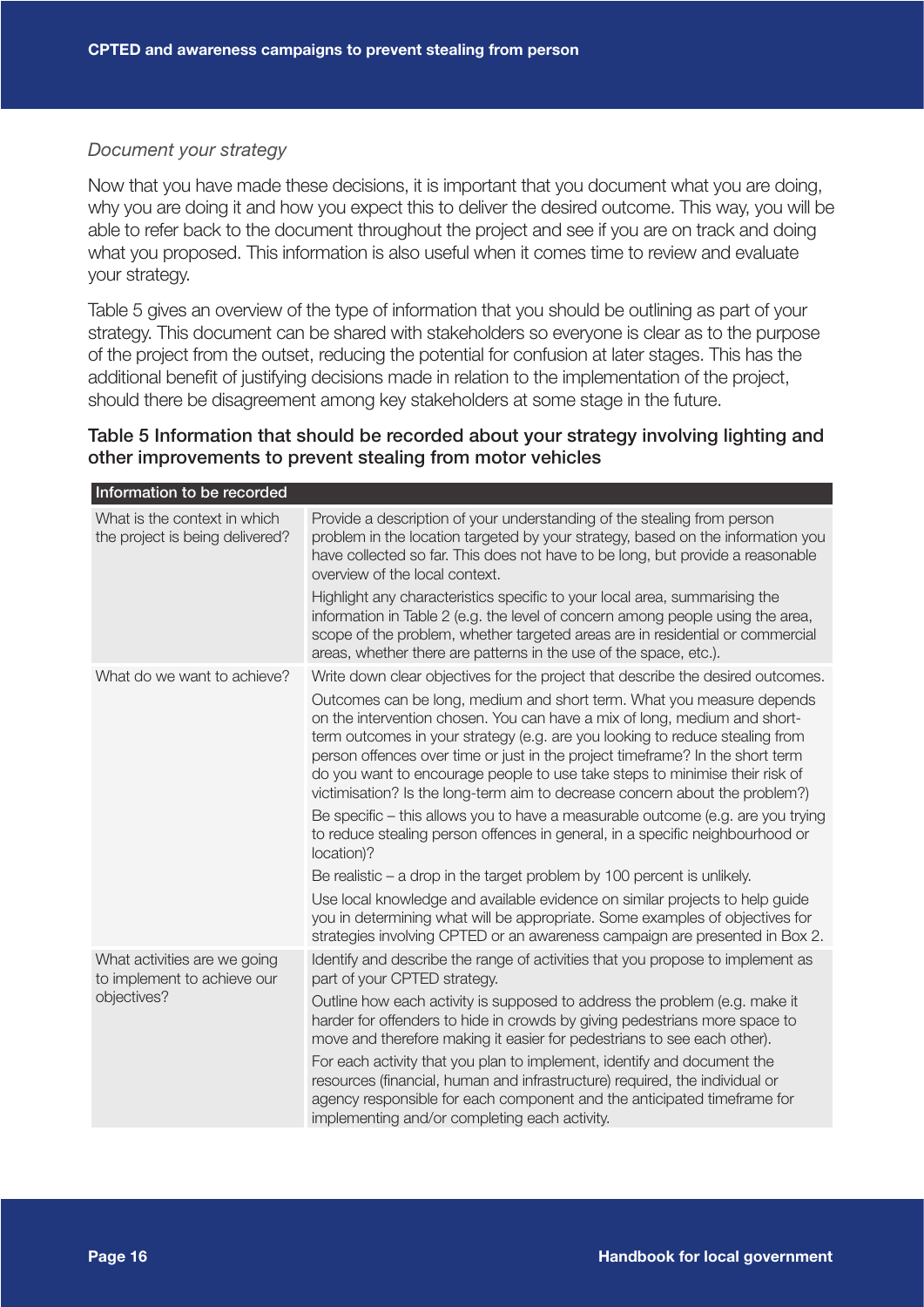| Information to be recorded                                                          |                                                                                                                                                                                                                                                                                                                                                                                                                       |
|-------------------------------------------------------------------------------------|-----------------------------------------------------------------------------------------------------------------------------------------------------------------------------------------------------------------------------------------------------------------------------------------------------------------------------------------------------------------------------------------------------------------------|
| How are we going to monitor<br>progress and evaluate the<br>impact of our strategy? | What information will be collected on a regular basis to monitor the progress of<br>implementing the strategy?<br>How will you know if the strategy has addressed the problem and delivered<br>the desired results (e.g. reduction in stealing from person offences in the target<br>area/s from crime statistics, decrease in public transports users' concern about<br>the problem via pre and post surveys, etc.)? |
|                                                                                     | Refer to the section on Reviewing your strategy for further guidance.                                                                                                                                                                                                                                                                                                                                                 |

#### 1.4 Getting stakeholders involved

Stakeholder involvement is an essential part of successfully implementing most interventions. There is a range of stakeholders that could be involved in a strategy to reduce stealing from person offences. Use Table 6 to help prompt your thinking on who you might be able to engage with for your project.

#### Table 6 Stakeholders involved in strategies involving CPTED or an awareness campaign to prevent stealing from person offences

| Stakeholder                                                                                             | Types of activities and roles that<br>they could be involved in                                                                                                                                                                                                         | <b>Contact details</b> |
|---------------------------------------------------------------------------------------------------------|-------------------------------------------------------------------------------------------------------------------------------------------------------------------------------------------------------------------------------------------------------------------------|------------------------|
| Local council                                                                                           | Planning, project oversight, coordination of<br>stakeholders, CPTED and security audits in<br>high-risk locations, development and delivery<br>of awareness campaign, management<br>of grant and tenders for the design,<br>implementation and evaluation of strategies |                        |
| Police                                                                                                  | Providing access to recorded crime data,<br>responding to reported stealing from<br>person offences, insight into local problem,<br>assistance with CPTED audits                                                                                                        |                        |
| Neighbourhood Watch<br>and similar groups (may<br>also include volunteers)                              | Promoting the strategy and providing<br>information on past initiatives                                                                                                                                                                                                 |                        |
| Residents and people<br>that frequent the target<br>location (e.g. customers,<br>commuters and patrons) | Providing information about the local<br>'stealing from person' problem; input into the<br>development of the strategy, taking steps to<br>minimise their personal risk and providing<br>natural surveillance in and around targeted<br>spaces                          |                        |
| Environmental planners<br>and security practitioners                                                    | Conducting security and CPTED audits and<br>recommending steps to minimise risk to<br>individuals                                                                                                                                                                       |                        |
| Local media                                                                                             | Public awareness campaigns; advertising<br>community meetings                                                                                                                                                                                                           |                        |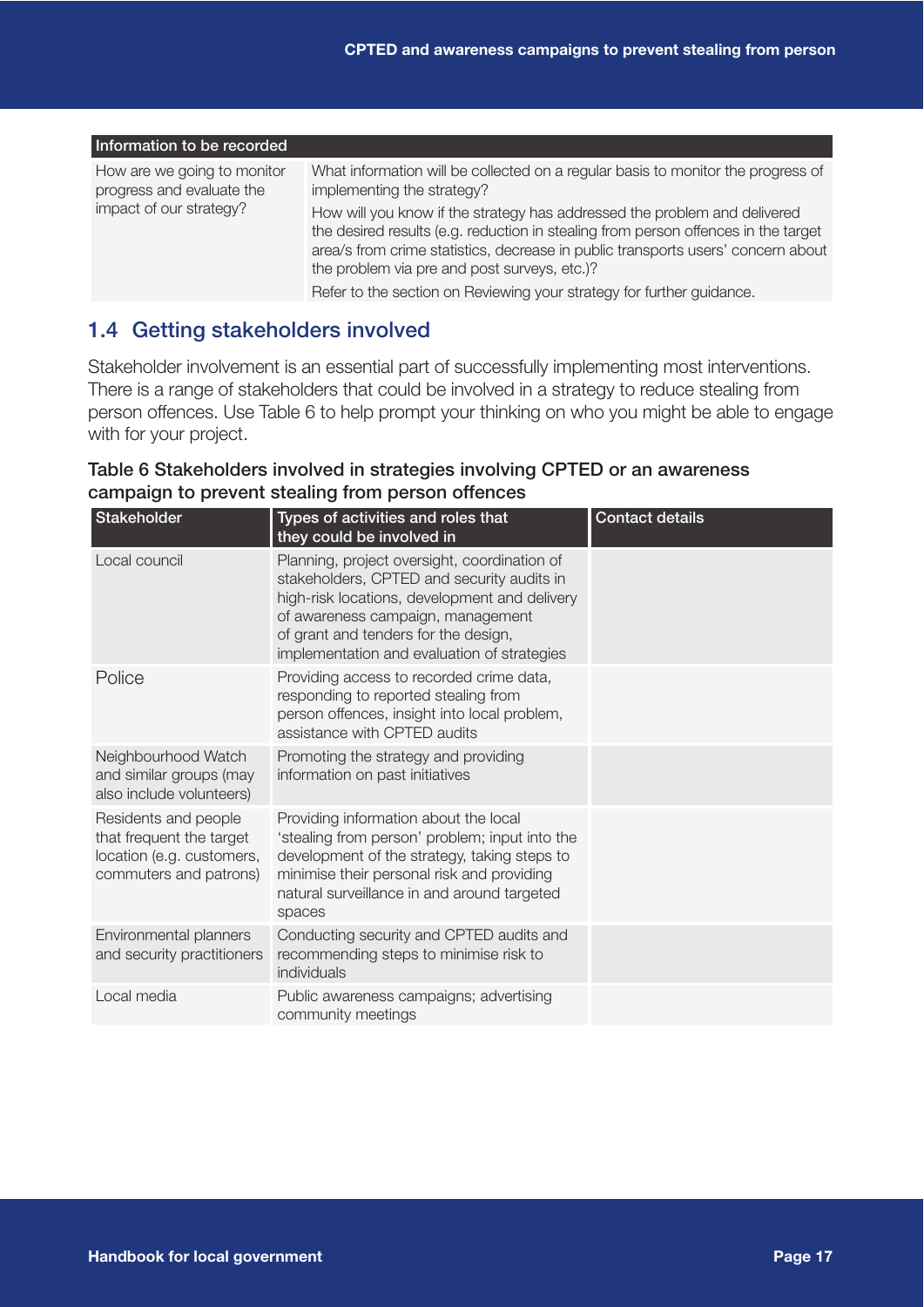| <b>Stakeholder</b>                                                                                   | Types of activities and roles that<br>they could be involved in                                                                                                                                                                                                                                                                  | <b>Contact details</b> |
|------------------------------------------------------------------------------------------------------|----------------------------------------------------------------------------------------------------------------------------------------------------------------------------------------------------------------------------------------------------------------------------------------------------------------------------------|------------------------|
| Retail management and<br>staff, tourism staff, public<br>transport workers and<br>security personnel | Providing information about the local<br>'stealing from person' problem, making<br>changes to premise design, layout and<br>management practices that increase<br>the risk of offending, delivering the<br>awareness campaign and assisting with<br>the development, implementation and<br>maintenance of the strategy generally |                        |
| Others?                                                                                              |                                                                                                                                                                                                                                                                                                                                  |                        |

#### Source: Adapted from Anderson 2010.

Depending on the size of the project, it could be ideal to set up a local stakeholder group or committee comprising representatives from each stakeholder involved in the project that meets on a regular basis.

If you need to engage certain stakeholders but are not sure how to approach them, consider the following steps:

- List the groups or individuals who can be approached for the intervention based on the needs you identified in the scanning stage.
- Be specific on what they can contribute and whether there are costs (financial or otherwise) in getting them involved. This may include providing data, delivering services, providing financial assistance, etc. Engaging with stakeholders early in the planning process will help to work this out. Determining their capacity, interest and willingness to contribute to the intervention is also important.
- **When engaging potential stakeholders, be prepared**. Think from the outset about how you can get them involved. This could be done by conducting some research beforehand (if necessary) on the potential stakeholder to find out their needs, any concerns they might have and any benefits they might receive from being part of the project. Benefits for stakeholders can include information sharing and the contribution of the project to their agency goals (particularly if it is their core business), or the problem may directly impact their business (e.g. retail stores may lose customers due to people not wanting to shop there because of high offending rates). Do not forget that community members, rather than just organisations, can be key stakeholders particularly for interventions that require residents to take an active role in the implementation phase.
- Be collaborative. Even if you have a fair idea of what needs to be done, involve stakeholders in the development of the strategy and do not dictate what needs to be done. There may be something you have missed or they may bring specialist expertise and it will help to ensure their support for and ownership of the project.
- Have clear and formally agreed roles. Each stakeholder should be clear about the role they will play in the strategy and have formally agreed to the role. Consider whether you need to establish a formal Memorandum of Understanding or some other form of agreement.

Use Table 7 as a template for keeping track of stakeholder roles and responsibilities.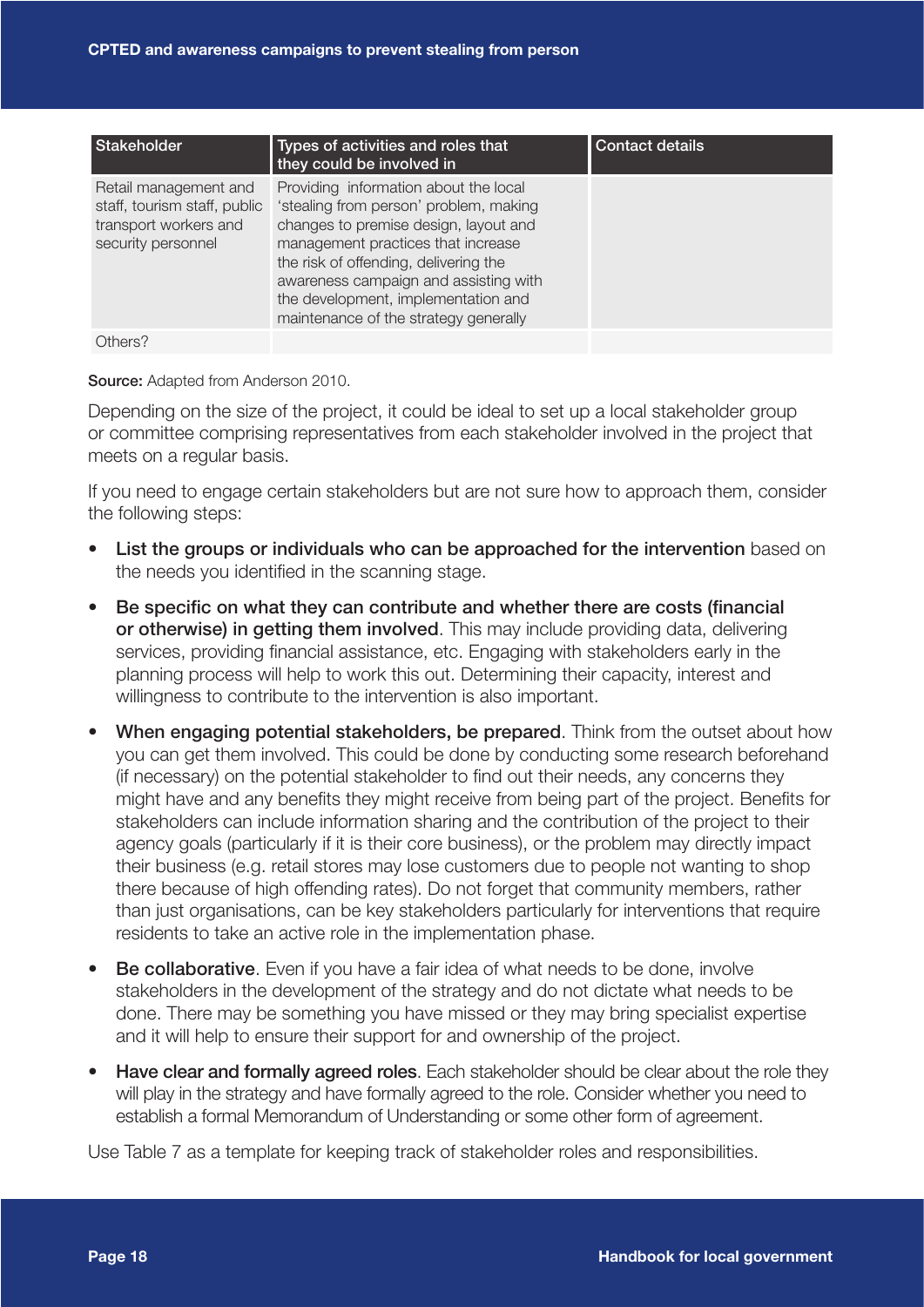| who should be involved in the<br>List the groups or individuals<br>activities delivered as part of<br>the strategy                   |  |  |  | Source: Anderson 2010: 33. |  |
|--------------------------------------------------------------------------------------------------------------------------------------|--|--|--|----------------------------|--|
| offer/do<br>data,<br>services, financial<br>support, etc.)?<br>(e.g. provide<br>What they can                                        |  |  |  |                            |  |
| or otherwise) in obtaining<br>Are there costs (financial<br>their services?<br>What are they?                                        |  |  |  |                            |  |
| How can we get them involved<br>align with goals, play key role<br>(e.g. data sharing, activities<br>in delivery of activity, etc.)? |  |  |  |                            |  |
| that should be addressed?<br>Are there any concerns<br>What (if any) are they?                                                       |  |  |  |                            |  |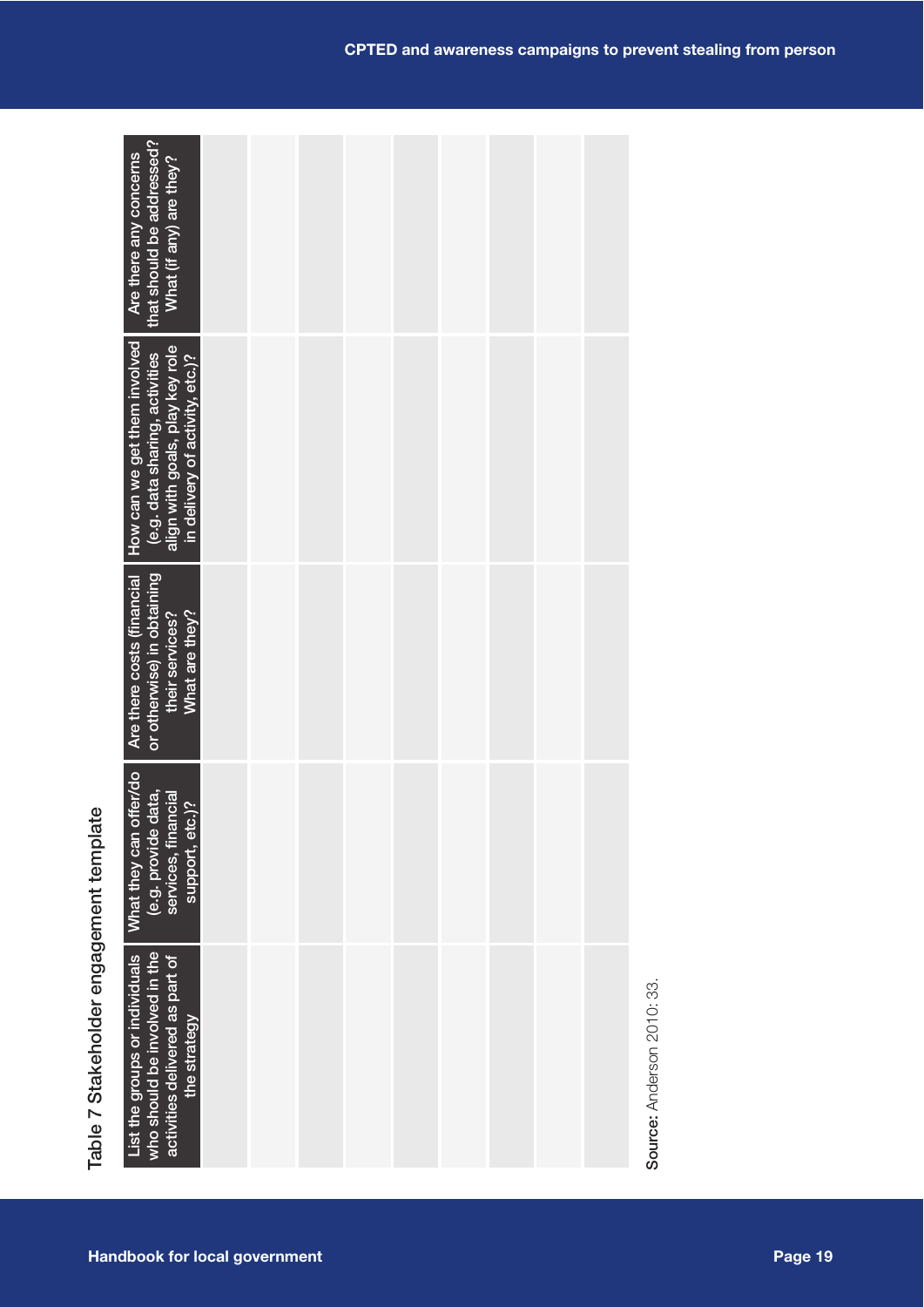#### 1.5 Project costing framework for a strategy involving CPTED and awareness campaigns

It is important that in planning a crime prevention project the full range of cost items is considered and reliable estimates of the cost associated with each item are calculated.

#### *Pupose of the costing framework*

Table 8 provides a framework for calculating the cost associated with planning, implementing and evaluating a strategy involving CPTED and awareness campaigns to prevent stealing from person offences. This framework is based upon the description of the intervention and how it can be adapted to different local government areas, as outlined in the fact sheet and handbook for this intervention.

#### *Factors influencing project cost*

Costs associated with a project may be fixed or variable. Fixed costs are costs that will not change with each additional unit of output. Variable costs are those costs that are impacted by factors such as the size of the target area, the number, type and size of the car parks targeted by a project, or the length of time over which the project will be implemented.

A number of broad factors will influence the total cost associated with a strategy involving CPTED and an awareness campaign to prevent stealing from person offences. These include:

- The scope of your strategy (e.g. the number of size of the areas you will target and the number of interventions or activities).
- How much work can be done with available staff and what needs to be fulfilled by contractors and other specialists.
- How much needs to be implemented from scratch and what can be done in conjunction with other work being conducted by the council or stakeholders.
- Evaluation costs (generally around 10 per cent of the project cost).
- Cost of ongoing maintenance for infrastructure.

A number of other decisions will also influence the total cost associated with the strategy. These include:

- Whether the target areas require redevelopment, landscaping, or other enhancements.
- The scale of the changes to the built and landscaped environment required.
- Who undertakes CPTED audits and/or security assessments (e.g. police, local council staff, volunteers, environmental planner or security provider).
- Whether an environmental planner is required to design any redevelopment.
- Who will implement changes to the built or physical environment and install or upgrade security in the high-risk locations.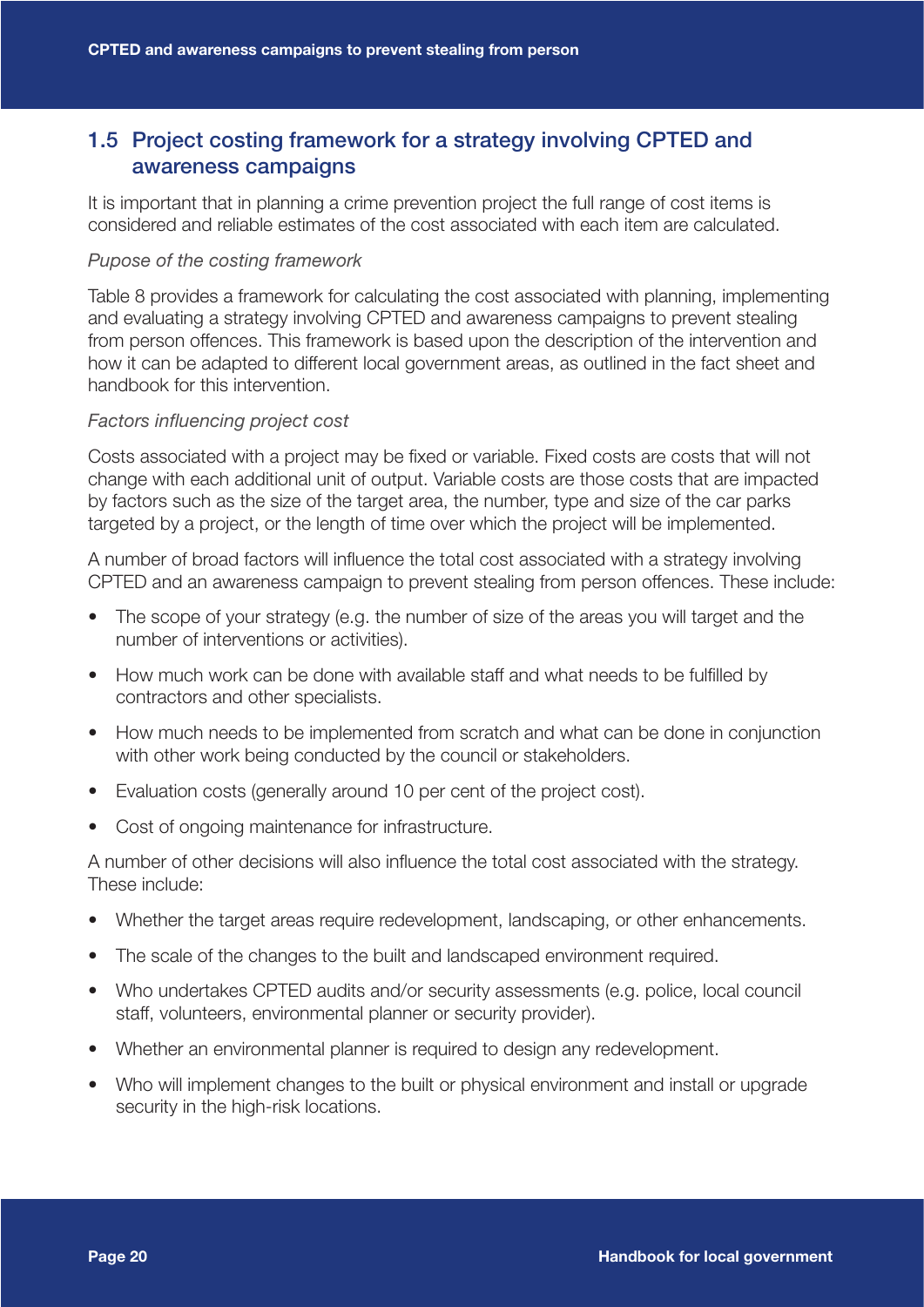- Whether a strategy is required to encourage people to better use under-utilised areas to improve natural surveillance.
- The target group for the awareness campaign and the approach used (e.g. signage, some form of media, or distribution of materials/information).
- Other interventions that may be delivered alongside a strategy involving CPTED and an awareness campaign.

#### *How to use the framework*

To use the framework, identify the cost per unit for each of the items within the framework that are relevant to your project. Determine the total number of units of each item that will be required. It will then be possible to determine the total cost for each item and the overall cost of your project.

The examples presented in the framework are provided as cost estimates only and exclude GST. You will need to adapt these estimates to suit your own local circumstances and source quotes that are specifically tailored to your council's selected strategies. Not all the items will be relevant to your particular project.

The NSW Department of Justice will generally, upon successful application, provide funds for many cost items. However, local councils and/or project partners (e.g. police) will be expected to provide some in-kind contributions for some cost items, particularly those relating to personnel and ongoing maintenance costs.

#### *How much time should I allow to implement this project?*

There is no clear formula for determining how long it should take to implement your intervention as local context and resources vary, even in seemingly similar locations. A good way to estimate is to review similar interventions and note their implementation schedule, paying careful attention to any factors that may have influenced its delivery.

As most projects are based on short-term funding, it is also essential to consider developing an 'exit strategy' for your intervention. This would involve mapping out in the planning stage how the intervention will be sustained or phased out once the initial funding ends.

#### ! Relying on applying for more funding is not a realistic exit strategy option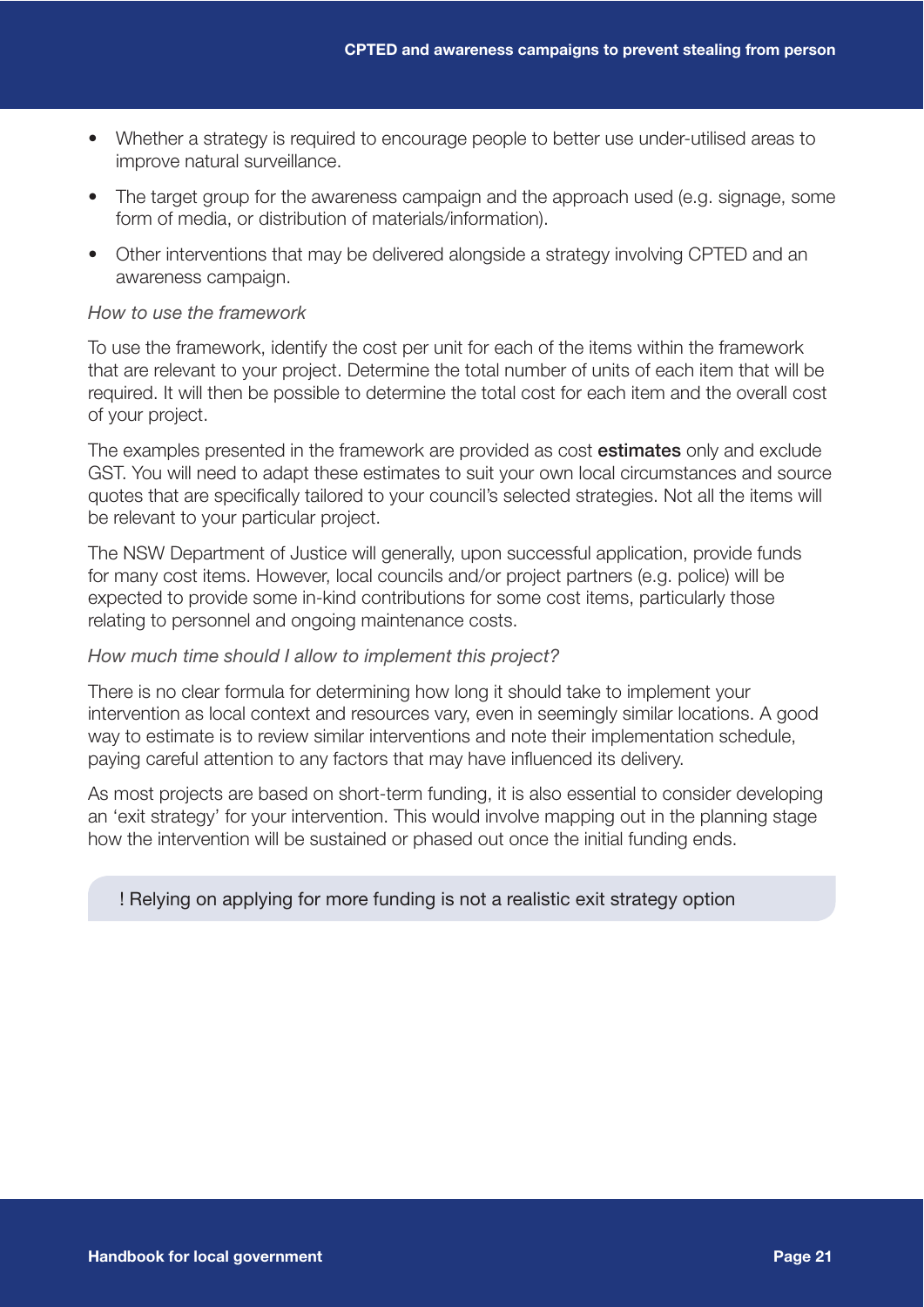|                                                                                                                           |                                                  | (specify in kind)<br><b>Total cost</b>   | In kind (\$4,625)                                                                                                                                                                                                                                                            |                 | \$8,000                                                                                                                                                                                                                                                                 | In kind (\$1,542)                                                                                                                                                                                                                                                                                               |
|---------------------------------------------------------------------------------------------------------------------------|--------------------------------------------------|------------------------------------------|------------------------------------------------------------------------------------------------------------------------------------------------------------------------------------------------------------------------------------------------------------------------------|-----------------|-------------------------------------------------------------------------------------------------------------------------------------------------------------------------------------------------------------------------------------------------------------------------|-----------------------------------------------------------------------------------------------------------------------------------------------------------------------------------------------------------------------------------------------------------------------------------------------------------------|
|                                                                                                                           |                                                  | Cost per unit                            | $(+22%$ on-costs)<br>\$36/hour                                                                                                                                                                                                                                               |                 | \$40                                                                                                                                                                                                                                                                    | $(+22%$ on-costs)<br>\$36/hour                                                                                                                                                                                                                                                                                  |
|                                                                                                                           | examples provided):                              | Number<br>of units                       | 105                                                                                                                                                                                                                                                                          |                 | 200 anti-theft<br>hooks                                                                                                                                                                                                                                                 | 35                                                                                                                                                                                                                                                                                                              |
|                                                                                                                           | Enter the following information for your project | <b>Brief description</b><br>of cost item | Project officer<br>(local council)                                                                                                                                                                                                                                           |                 | toilets, licensed premises,<br>restaurants and cafes in<br>to be installed in public<br>the intervention sites<br>Anti-theft bag hooks                                                                                                                                  | CPTED and security audit<br>commercial premises or<br>risk locations; police to<br>toolkits to operators of<br>public facilities in high-<br>security audit toolkit to<br>distribute CPTED and<br>locations with recent<br>stealing from person<br>council) to distribute<br>Project officer (local<br>offences |
| Table 8 Project budget for a strategy involving CPTED and access control measures to prevent stealing from motor vehicles |                                                  | Cost item                                | stakeholders, consultation<br>project planning, including<br>Personnel responsible for<br>relevant service providers<br>with car park users and<br>ongoing collection and<br>residents, regular and<br>consultation with key<br>sourcing quotes from<br>analysis of data and |                 | enhancements to high-risk<br>materials that are required<br>or private spaces or other<br>Building and landscaping<br>as part of redevelopment<br>poorly maintained public<br>landscaping, improving<br>and surrounding areas,<br>of the intervention site<br>locations | security audits<br>audits and/or to distribute<br>locations (e.g.<br>environmental<br>local council staff, police,<br>provider contracted by<br>Personnel to conduct<br>security<br>planner or security<br>local council)<br>CPTED and<br>CPTED and<br>in high-risk<br>volunteers,                              |
|                                                                                                                           |                                                  | Cost component                           | Personnel                                                                                                                                                                                                                                                                    | Other (specify) | Equipment                                                                                                                                                                                                                                                               | contractors<br>Experts/                                                                                                                                                                                                                                                                                         |
|                                                                                                                           |                                                  | Project stage                            | planning<br>Project                                                                                                                                                                                                                                                          |                 | mplementation<br>Project                                                                                                                                                                                                                                                |                                                                                                                                                                                                                                                                                                                 |
|                                                                                                                           | Page 22                                          |                                          |                                                                                                                                                                                                                                                                              |                 |                                                                                                                                                                                                                                                                         | <b>Handbook for local government</b>                                                                                                                                                                                                                                                                            |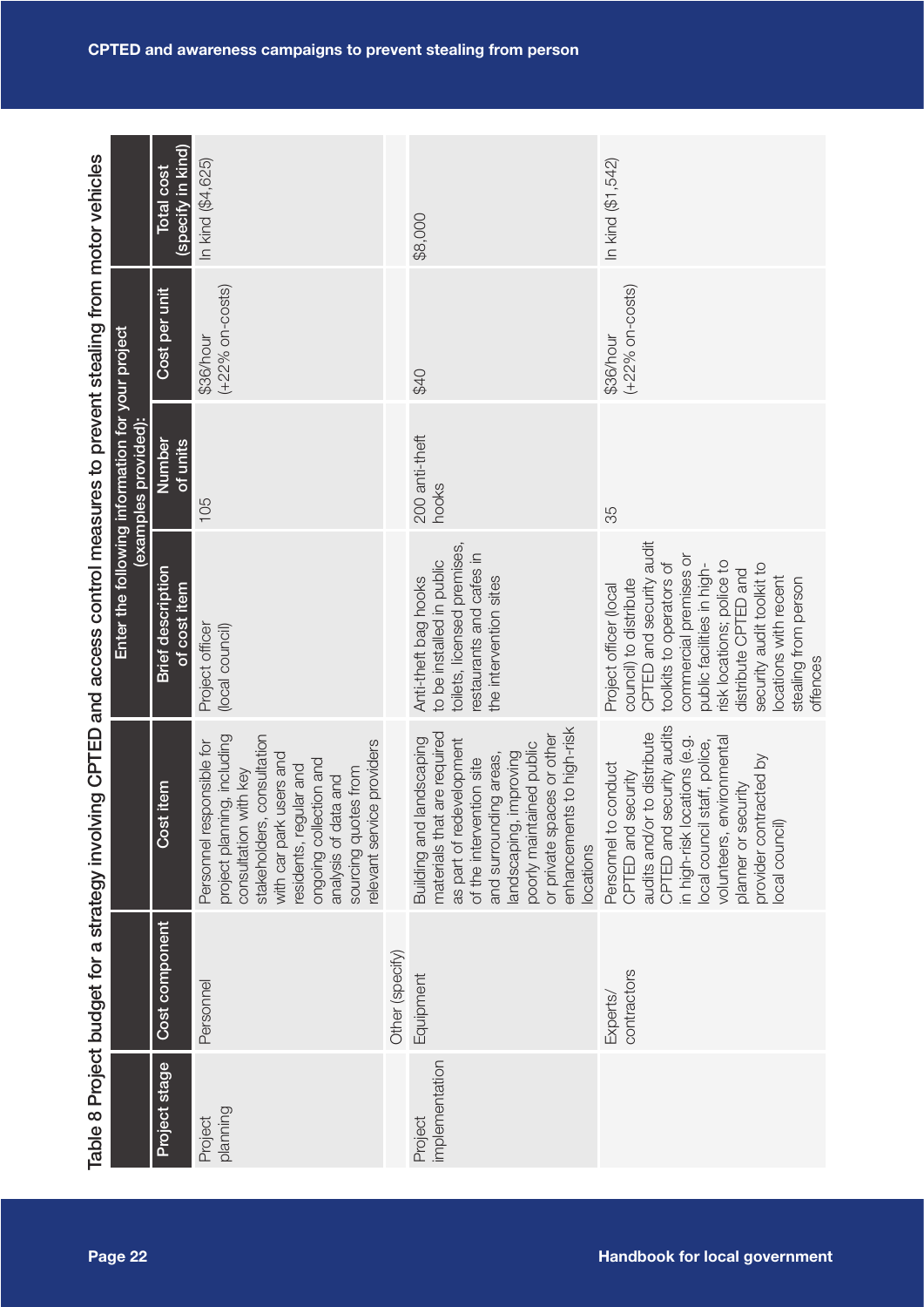|                                                                          | (specify in kind)<br><b>Total cost</b>   | In kind                                                                                                                                     | \$5,000                                                                                                                                                                                                                                    | \$3,000                                                                                                                                                                                                           | \$1,500                                                                                                                                                                                                                                           |
|--------------------------------------------------------------------------|------------------------------------------|---------------------------------------------------------------------------------------------------------------------------------------------|--------------------------------------------------------------------------------------------------------------------------------------------------------------------------------------------------------------------------------------------|-------------------------------------------------------------------------------------------------------------------------------------------------------------------------------------------------------------------|---------------------------------------------------------------------------------------------------------------------------------------------------------------------------------------------------------------------------------------------------|
|                                                                          | Cost per unit                            | $\Theta$                                                                                                                                    |                                                                                                                                                                                                                                            |                                                                                                                                                                                                                   |                                                                                                                                                                                                                                                   |
| Enter the following information for your project<br>(examples provided): | Number<br>of units                       |                                                                                                                                             | 200 toolkits                                                                                                                                                                                                                               | 200 signs                                                                                                                                                                                                         | newsletters<br>1,000                                                                                                                                                                                                                              |
|                                                                          | <b>Brief description</b><br>of cost item | authorities and licensed<br>operators to install anti-<br>and café owners and<br>premise, restaurant<br>theft bag hooks<br>Public transport | recently reported incidents<br>CPTED and security audit<br>toolkits for distribution to<br>operators of commercial<br>locations and who have<br>nvolving stealing from<br>facilities in high-risk<br>premises or public<br>person offences | steps to minimise risk of<br>Signage to be placed in<br>victimisation (including<br>retail stores promoting<br>restaurants, cafes and<br>bus and train stations,<br>using anti-theft hooks)<br>licensed premises, | steps to minimise risk of<br>operators of recent steal<br>locations targeted, and<br>offenders, victims and<br>and characteristics of<br>from person offences<br>premise owners and<br>alerting commercial<br>Regular newsletter<br>victimisation |
|                                                                          | Cost item                                | for building or landscaping<br>Professionals responsible<br>changes in accordance<br>with the design or<br>redevelopment                    | other resources), including<br>CPTED and security audit<br>Production of awareness<br>incl information leaflets,<br>toolkits, signage and/or<br>typesetting, publishing,<br>advertising and other<br>campaign materials<br>media costs     |                                                                                                                                                                                                                   |                                                                                                                                                                                                                                                   |
|                                                                          | Cost component                           | contractors<br>Experts/                                                                                                                     | contractors<br>Experts/                                                                                                                                                                                                                    |                                                                                                                                                                                                                   |                                                                                                                                                                                                                                                   |
|                                                                          | Project stage                            |                                                                                                                                             |                                                                                                                                                                                                                                            |                                                                                                                                                                                                                   |                                                                                                                                                                                                                                                   |
|                                                                          |                                          | <b>Handbook for local government</b>                                                                                                        |                                                                                                                                                                                                                                            |                                                                                                                                                                                                                   | Page 23                                                                                                                                                                                                                                           |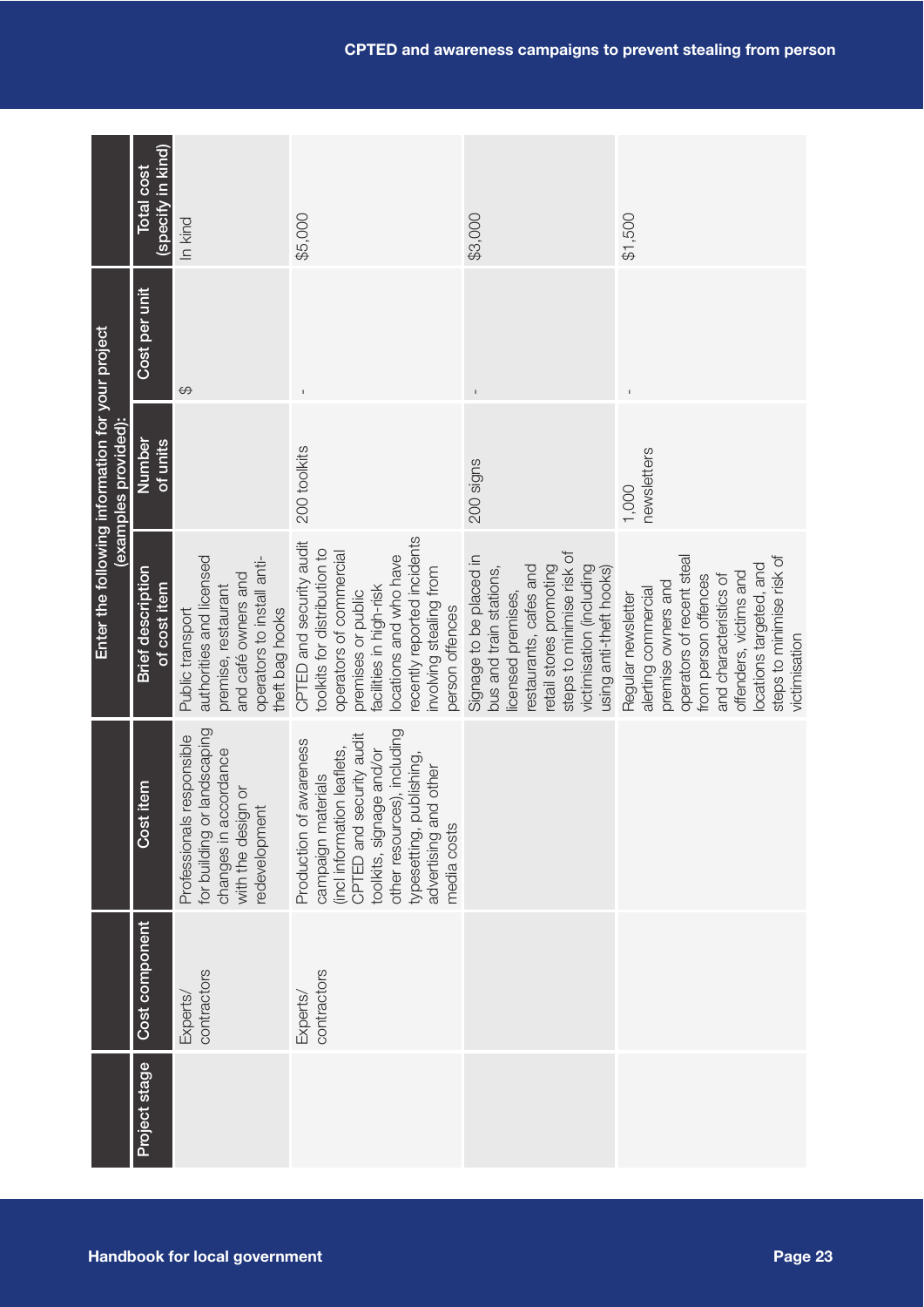|                                                  | (specify in kind)<br><b>Total cost</b>   | In kind (1,762)                                                                                                                                 | In kind (\$11,453)                                                                                                                                                                                               | In kind (\$1,321)                                                          |                 | In kind (\$1,762)                                                                                                                 | \$6,000                                                                                   |                                      |
|--------------------------------------------------|------------------------------------------|-------------------------------------------------------------------------------------------------------------------------------------------------|------------------------------------------------------------------------------------------------------------------------------------------------------------------------------------------------------------------|----------------------------------------------------------------------------|-----------------|-----------------------------------------------------------------------------------------------------------------------------------|-------------------------------------------------------------------------------------------|--------------------------------------|
|                                                  | Cost per unit                            | $(+22%$ on-costs)<br>\$36/hour                                                                                                                  | $(+22%$ on-costs)<br>\$36/hour                                                                                                                                                                                   | $(+22\%$ on-costs)<br>\$36/hour                                            |                 | $(+22%$ on-costs)<br>\$36/hour                                                                                                    | $\Theta$                                                                                  |                                      |
| (examples provided):                             | <b>Number</b><br>of units                | 40 hours                                                                                                                                        | per week for<br>Five hours<br>52 weeks                                                                                                                                                                           | 30 hours                                                                   |                 | 40 hours                                                                                                                          |                                                                                           |                                      |
| Enter the following information for your project | <b>Brief description</b><br>of cost item | material to car park users<br>distributes promotional<br>and local residents via<br>Council project officer<br>council rates mail out           | Project officer<br>(local council)                                                                                                                                                                               | Project officer<br>(local council)                                         |                 | Project officer<br>(local council)                                                                                                | people who use the high-<br>Administering survey of<br>risk location                      |                                      |
|                                                  | Cost item                                | (for self-assessment) and/or<br>the development of CPTED<br>Personnel responsible for<br>audit toolkit<br>information materials<br>and security | reports to funding providers,<br>administrative support for<br>for project management,<br>management, progress<br>stakeholder liaison and<br>Personnel responsible<br>project working group<br>including records | Regular project committee<br>project implementation<br>meetings to oversee |                 | evaluation (data collection,<br>for undertaking internal<br>Personnel responsible<br>analysis and reporting)<br>(if not external) | other data collection and<br>with interview, survey or<br>Expenses associated<br>analysis |                                      |
|                                                  | Cost component                           | Personnel                                                                                                                                       | Personnel                                                                                                                                                                                                        | Administrative                                                             | Other (specify) | Personnel                                                                                                                         | Administrative                                                                            | Other (specify)                      |
|                                                  | Project stage                            |                                                                                                                                                 |                                                                                                                                                                                                                  |                                                                            |                 | Project review                                                                                                                    |                                                                                           |                                      |
| Page 24                                          |                                          |                                                                                                                                                 |                                                                                                                                                                                                                  |                                                                            |                 |                                                                                                                                   |                                                                                           | <b>Handbook for local government</b> |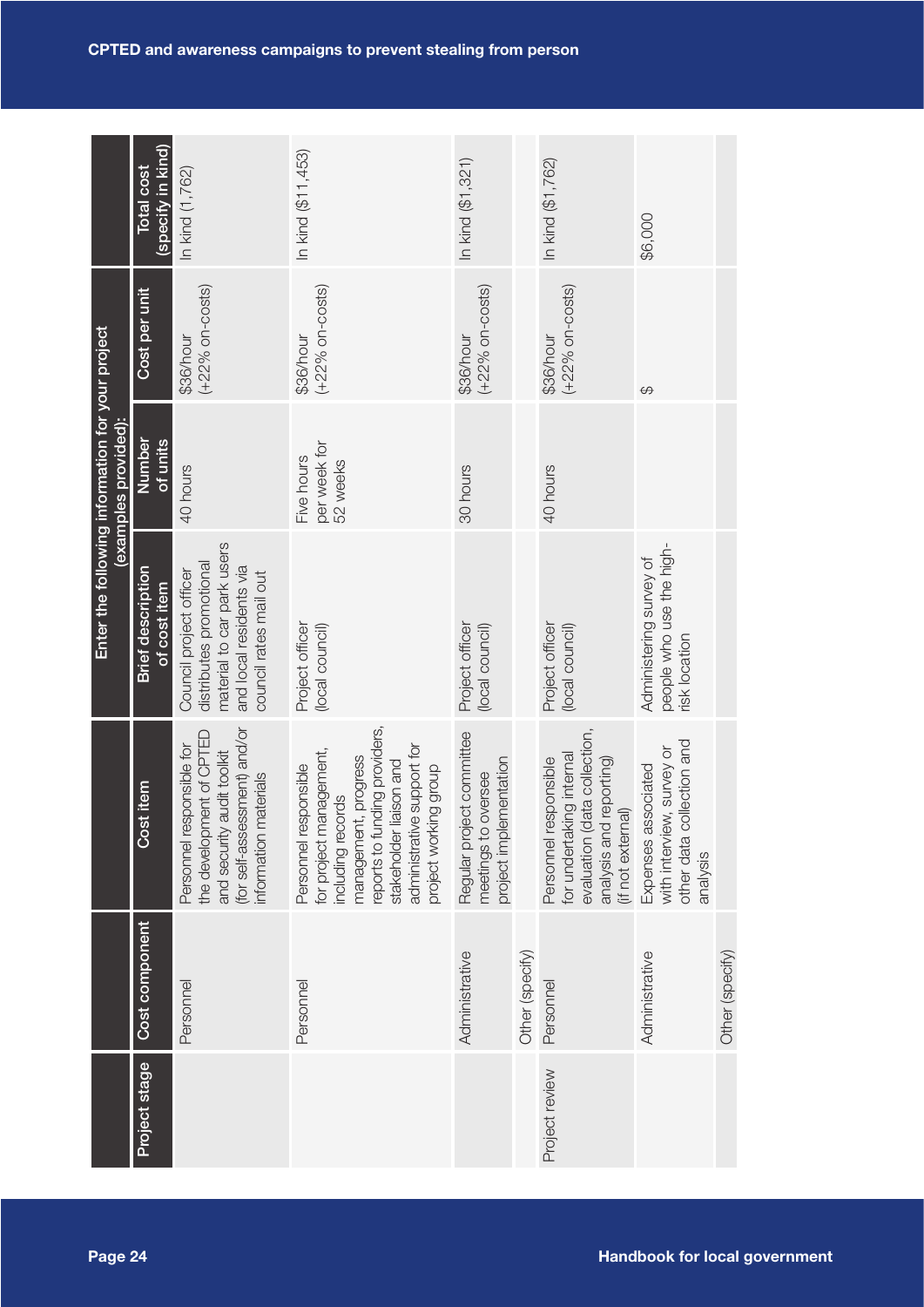|                                                                          | (specify in kind)<br>Total cost          | \$22,465<br>(all in kind) | \$8,000              | \$9,500                        | \$6,000                   | ₩                | \$23,500                                             | \$22,465                   |
|--------------------------------------------------------------------------|------------------------------------------|---------------------------|----------------------|--------------------------------|---------------------------|------------------|------------------------------------------------------|----------------------------|
|                                                                          | Cost per unit                            | Total personnel cost      | Total equipment cost | Total experts/contractors cost | Total administrative cost | Total other cost |                                                      | Total in-kind contribution |
| Enter the following information for your project<br>(examples provided): | Number<br>of units                       |                           |                      |                                |                           |                  | Total project cost (excluding in-kind contributions) |                            |
|                                                                          | <b>Brief description</b><br>of cost item |                           |                      |                                |                           |                  |                                                      |                            |
|                                                                          | Cost item                                |                           |                      |                                |                           |                  |                                                      |                            |
|                                                                          | Cost component                           |                           |                      |                                |                           |                  |                                                      |                            |
|                                                                          | Project stage                            |                           |                      |                                |                           |                  |                                                      |                            |
| <b>Handbook for local government</b>                                     |                                          |                           |                      |                                |                           |                  |                                                      |                            |

ı.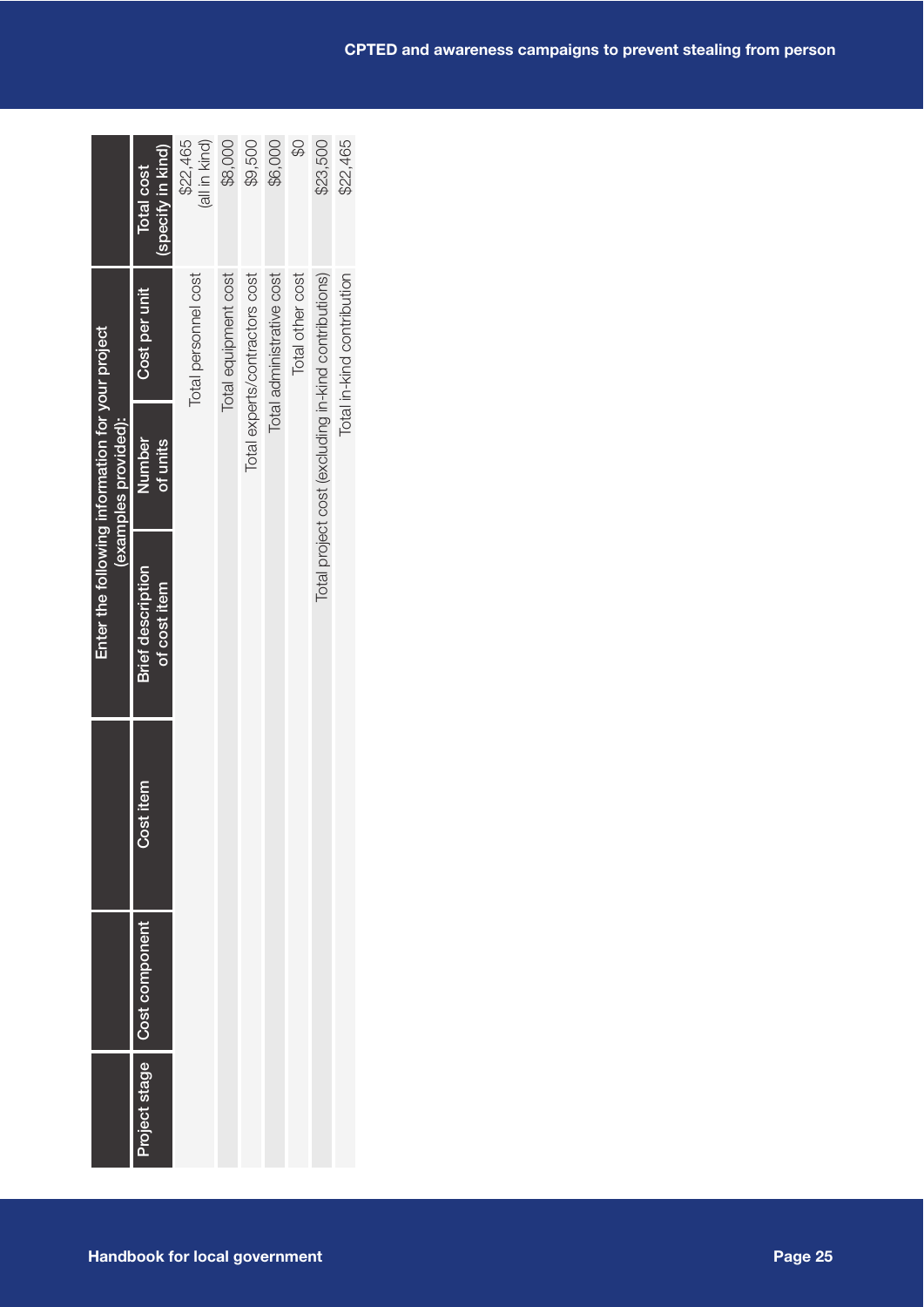# Stage 2: Implementing your strategy

As outlined earlier, mapping out a clear strategy of what you intend to do and how you are going to do it will help you to implement the project and its various components. Use the information you have gathered in the planning stage as a checklist on how to proceed and to guide you through the implementation stage.

A project coordinator will need to oversee the project, coordinate the actions of the stakeholders and make sure that activities remain on track.

It's important to be flexible throughout the implementation process. This does not mean abandoning any planning, but you should recognise that no strategy will always go exactly to plan. You can mitigate the risk to your project by thinking ahead about any potential obstacles or problems that might occur (e.g. what to do if retail management and staff are reluctant to make the changes recommended by a security audit) and how you might overcome them.

Related to this point is the need to carefully manage the budget for your project. Keep track of what is being spent and where. Going over budget may require trade-offs in other areas of project delivery.

You will need to meet regularly with local stakeholder group to review progress. Maintaining progress reports will help with this process. See Table 9 for a progress report template. Revisit any of the previous steps (e.g. consulting with stakeholders or the community, updating the environmental scan, analysing crime data, etc.) as required, particularly if any changes occur that may impact upon the delivery of the strategy.

! Continuously monitor progress throughout the life of the project. This will enable you to celebrate success or identify problems when they occur and develop appropriate and timely responses.

#### 2.1 The importance of maintaining high quality records

#### *What should be recorded?*

Keep records of what was undertaken (by you and the other stakeholders) e.g. when and where audits were undertaken, what CPTED measures were implemented and when, when was the awareness campaign undertaken, who did it target, how was it undertaken. Record details of what went well, what didn't and any difficulties that you encountered along the way, and anything that might have interfered or aided in the delivery of the project or individual activities. These do not have to be too detailed unless you think it warrants comprehensive explanation. Some examples include:

- how successful information sharing or partnership was developed between two stakeholders;
- problems relating to data collection;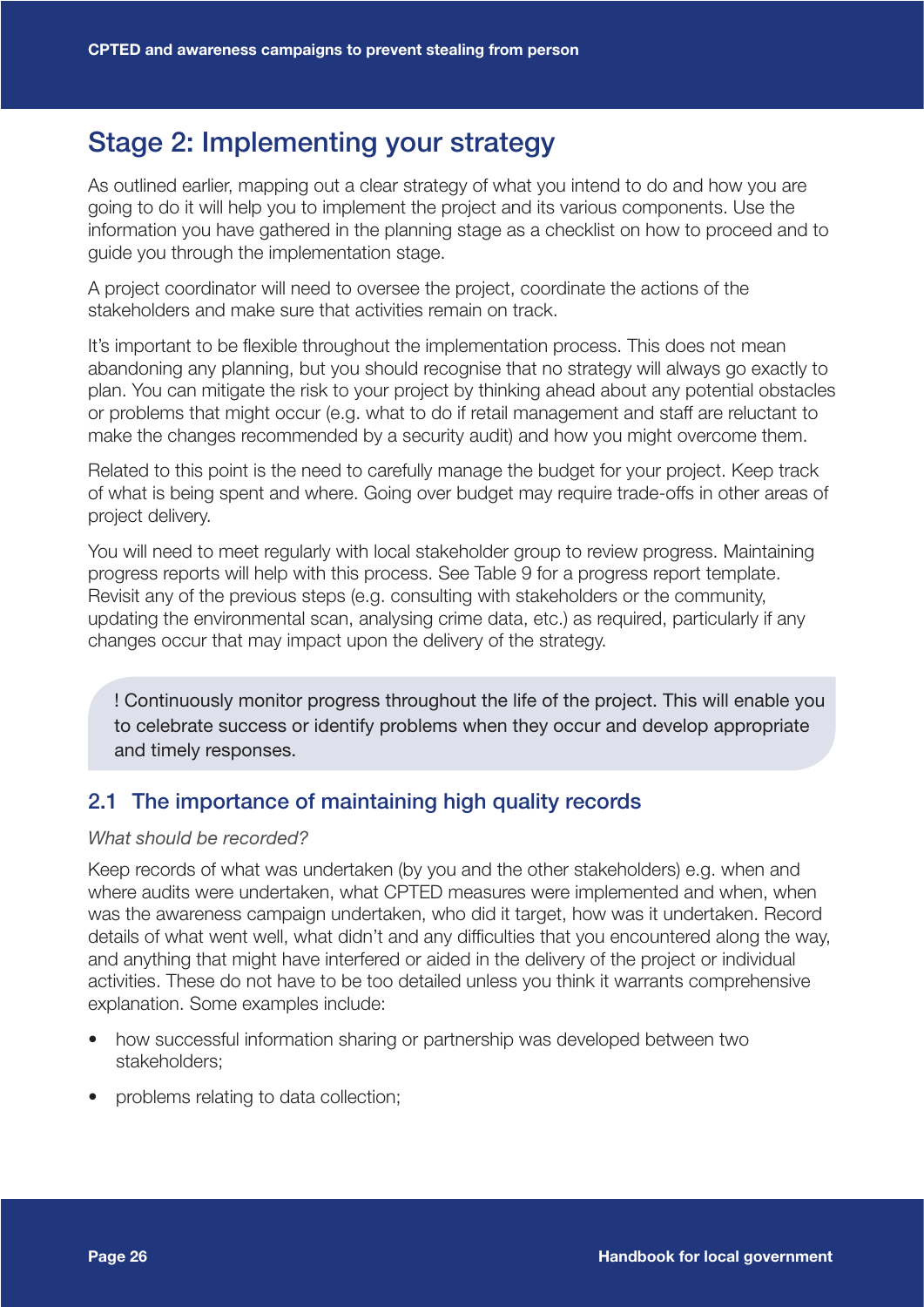- significant events (e.g. withdrawal of key stakeholders, changes in legislation) that might appear to influence delivery (either positively or negatively); and
- other reasons for delays in implementing activities, or for not implementing some aspect of the strategy (e.g. poor weather or floods).

You might ask other stakeholders involved in implementing aspects of the strategy to also record what they did and anything that might be significant in the strategy's success or failure.

This information can help you to see what worked, how and in what circumstances. As such, throughout this handbook there are suggestions on what should be documented, so use these as a guide.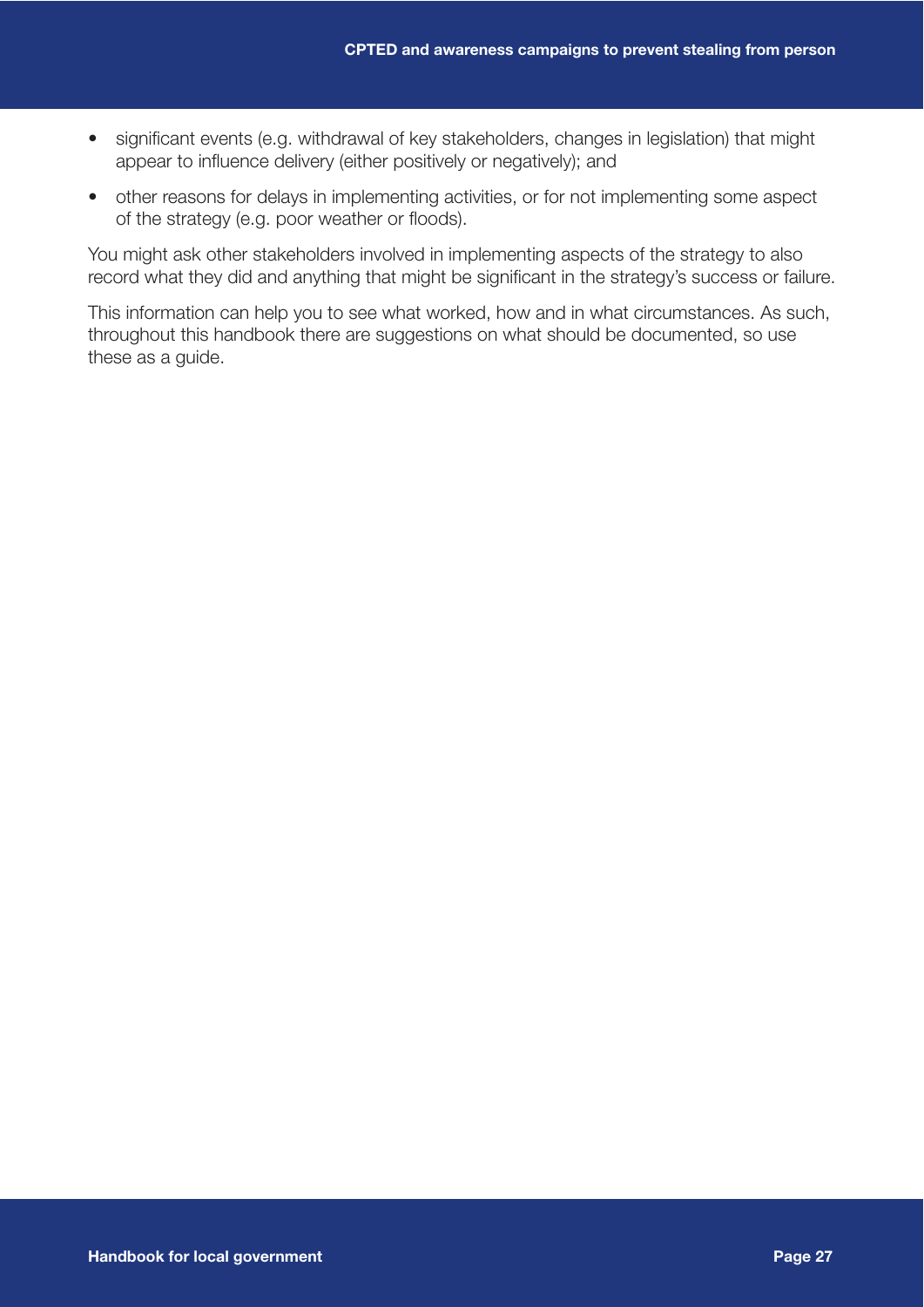|                                                                                                         | Strategies to address<br>problems identified | Not required                                                                                                                                                 |  |  |  |                                             |  |
|---------------------------------------------------------------------------------------------------------|----------------------------------------------|--------------------------------------------------------------------------------------------------------------------------------------------------------------|--|--|--|---------------------------------------------|--|
|                                                                                                         | <b>Action completed</b><br>to date           | Recommendation report<br>centre management on<br>submitted to shopping<br>large shopping centre<br>have been assessed.<br>All of the stores in a<br>dd/mm/yy |  |  |  |                                             |  |
| oject assess the status of the action against each of the following criteria                            | involved in delivery<br>Key stakeholders     | and security practitioner<br>environmental planner<br>Local council,                                                                                         |  |  |  |                                             |  |
|                                                                                                         | Resources available<br>to deliver activity   | Yes                                                                                                                                                          |  |  |  |                                             |  |
|                                                                                                         | <b>Action underway and</b><br>on schedule    | engaging environmental<br>planner to work with<br>Yes - slight delay in<br>council to conduct<br>assessments                                                 |  |  |  |                                             |  |
| Table 9 Monthly progress report template (with examples)<br>For each action required as part of your pr | Activity delivered as<br>part of project     | CPTED audit to identify<br>risk factors for stealing<br>from person offences                                                                                 |  |  |  | Source: Adapted from Morgan & Homel (2011). |  |
| Page 28                                                                                                 |                                              |                                                                                                                                                              |  |  |  | <b>Handbook for local government</b>        |  |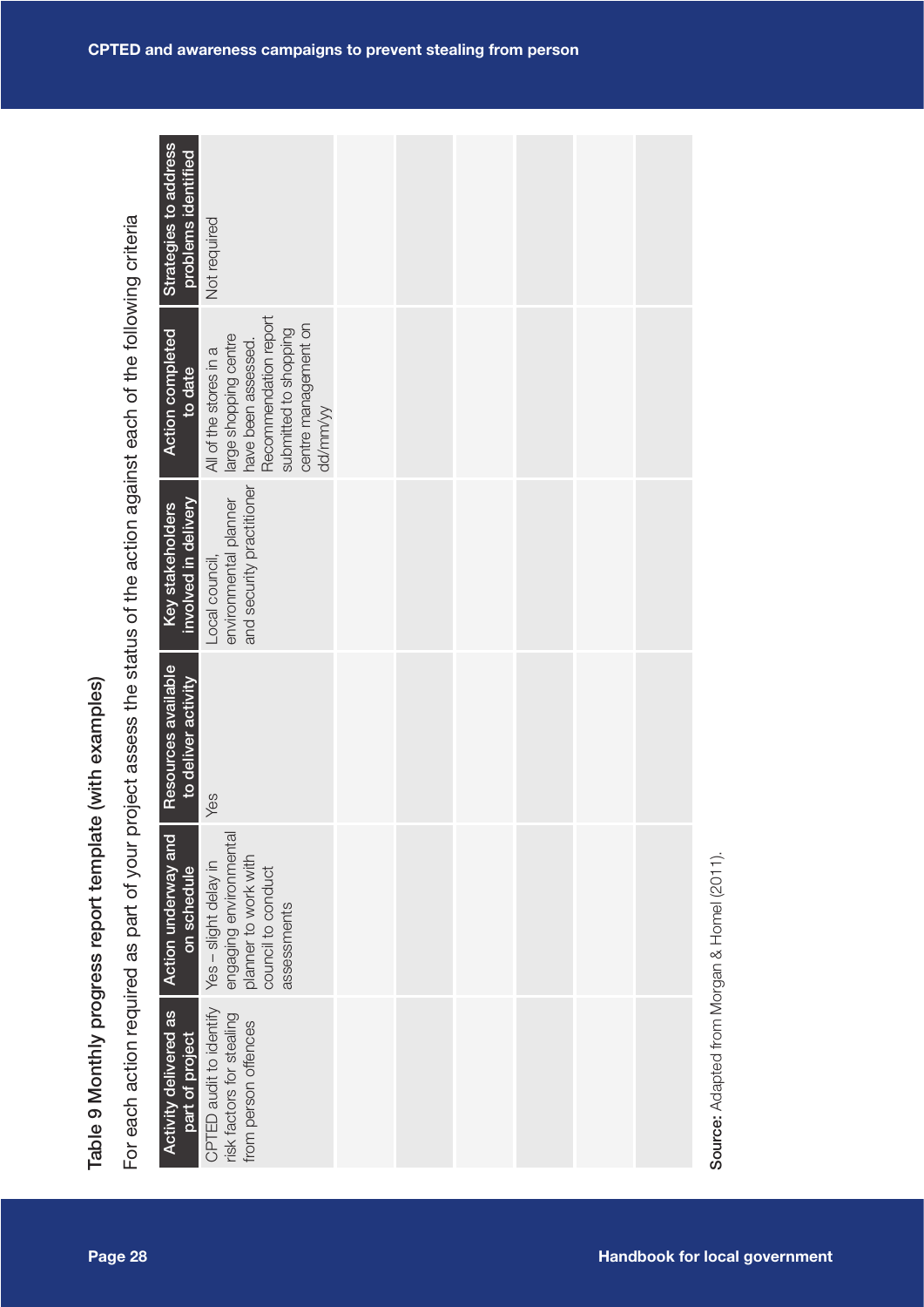#### 2.2 Factors impacting upon implementation

Regardless of how well you plan your strategy, there are always unexpected and/or unintended things that can happen. Table 10 highlights some of the key issues that face crime prevention projects and some possible strategies to overcome them.

| Table 10 Implementation considerations |  |
|----------------------------------------|--|
|                                        |  |

| Consideration                 | Why this is important                                                                                                                                                                                                                                      | Possible ways to address this                                                                                                                                                                                                                                                                                             |
|-------------------------------|------------------------------------------------------------------------------------------------------------------------------------------------------------------------------------------------------------------------------------------------------------|---------------------------------------------------------------------------------------------------------------------------------------------------------------------------------------------------------------------------------------------------------------------------------------------------------------------------|
| Lack of<br>community          | In order for activities to work, they<br>frequently need to be accepted and                                                                                                                                                                                | Propose good practice strategies that the<br>community will want to get involved in.                                                                                                                                                                                                                                      |
| participation                 | supported by the wider community.                                                                                                                                                                                                                          | Make sure that community members have an<br>opportunity to have a say on what is to be done.                                                                                                                                                                                                                              |
|                               |                                                                                                                                                                                                                                                            | Make sure that no one group or individual<br>dominates the proceedings or dictates to the<br>community what is to be done.                                                                                                                                                                                                |
|                               |                                                                                                                                                                                                                                                            | Have open conversations or consultations<br>about what is to be done; don't have one-off<br>consultations with the community. Instead,<br>consult regularly about the project (these<br>consultations can be a useful source of<br>information on whether the strategies are<br>successful in the eyes of the community). |
|                               |                                                                                                                                                                                                                                                            | Alert the community to the strategy through the<br>local media (e.g. local television guide or paper,<br>local radio, community meetings, etc.).                                                                                                                                                                          |
| Lack of<br>stakeholder        | Stakeholders need to undertake<br>activities and/or provide resources to                                                                                                                                                                                   | Make more targeted or formal requests to the<br>stakeholder/s for assistance.                                                                                                                                                                                                                                             |
| support                       | ensure that the strategy is put in place                                                                                                                                                                                                                   | Put in place formal agreements around roles and<br>responsibilities.                                                                                                                                                                                                                                                      |
|                               |                                                                                                                                                                                                                                                            | Highlight benefits stakeholder can gain from<br>involvement, address any concerns.                                                                                                                                                                                                                                        |
|                               |                                                                                                                                                                                                                                                            | Using media coverage (positive or negative) to<br>foster stakeholder support.                                                                                                                                                                                                                                             |
|                               |                                                                                                                                                                                                                                                            | Look for alternative organisations or industry<br>bodies to provide assistance, if possible.                                                                                                                                                                                                                              |
|                               |                                                                                                                                                                                                                                                            | Try to build ongoing relationships and find some<br>common ground.                                                                                                                                                                                                                                                        |
| Attracting skilled<br>workers | Attracting experienced staff to short<br>term projects can be difficult, especially<br>in rural and remote areas.                                                                                                                                          | Think of who is willing to participate in the project,<br>and build a plan around the available skills base in<br>the area, or build in training and mentoring.                                                                                                                                                           |
| Staff turnover                | If project staff leave, it takes time to<br>replace them. New staff may take time<br>to become familiar with the project.<br>This can impact on the implementation<br>of activities and makes it harder<br>to determine how the project is<br>progressing. | Look at ways of encouraging staff to stay with the<br>project.<br>Keep good records of the project's activities so<br>that a new person can pick things up quickly.<br>Provide ongoing support and mentoring to new<br>staff.                                                                                             |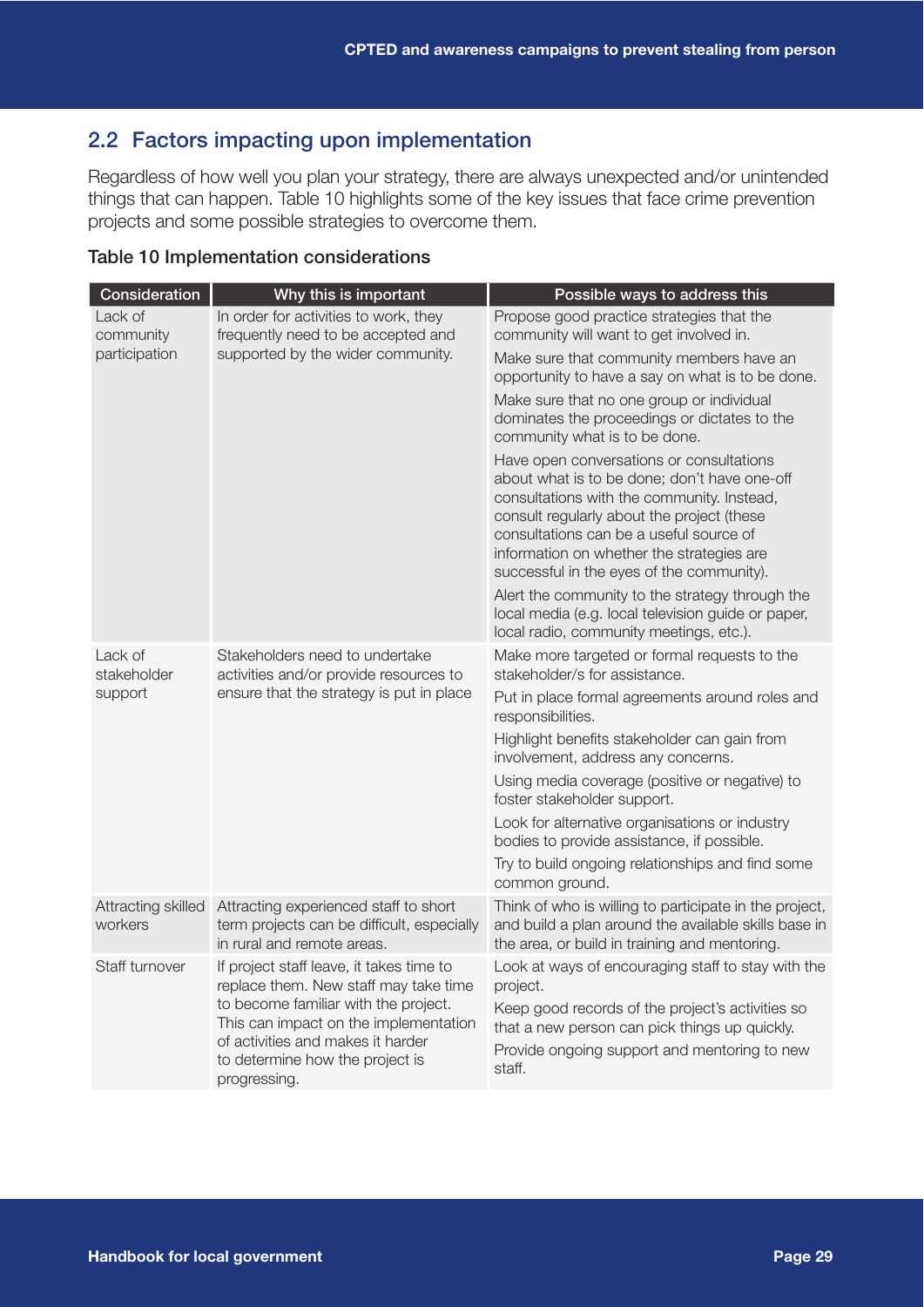| Consideration                                       | Why this is important                                                                                                                                                                               | Possible ways to address this                                                                                                                                                                                                                                                                             |
|-----------------------------------------------------|-----------------------------------------------------------------------------------------------------------------------------------------------------------------------------------------------------|-----------------------------------------------------------------------------------------------------------------------------------------------------------------------------------------------------------------------------------------------------------------------------------------------------------|
| Managing the<br>budget                              | Sometimes parts of the project can<br>cost more than expected.                                                                                                                                      | Always try to include in the budget all the<br>resources likely to be required for the project.                                                                                                                                                                                                           |
|                                                     | The length of time required to deliver                                                                                                                                                              | Try to identify multiple sources of funding.                                                                                                                                                                                                                                                              |
|                                                     | a reduction in stealing from person<br>offences may require more money than                                                                                                                         | Have a plan for continuing your project work once<br>external funding has ended.                                                                                                                                                                                                                          |
|                                                     | the budget available to the project.                                                                                                                                                                | Remember that some of the best project activities<br>are simple and only require limited resources.                                                                                                                                                                                                       |
| Sustainability                                      | Attracting local or additional funding<br>and support can be difficult, especially<br>if the local area is not wealthy or the<br>project is seen as important to only one<br>part of the community. | Additional local funding is also a great way for the<br>community to take ownership of the strategy.<br>Highlight to key people in the local area how<br>they will benefit from the project, and provide<br>opportunities for them to support the project<br>through financial and in-kind contributions. |
| Unexpected<br>events                                | Events such as droughts, economic<br>factors and out-of the ordinary<br>happenings can impact on the project.                                                                                       | You cannot predict 'unexpected' events. However<br>you can try to make the impact of these events<br>minimal by making the project plan flexible.                                                                                                                                                         |
|                                                     |                                                                                                                                                                                                     | Don't let the success of the project hinge on one<br>or two factors.                                                                                                                                                                                                                                      |
|                                                     |                                                                                                                                                                                                     | Think of how the project could be altered if there<br>was a change in circumstances.                                                                                                                                                                                                                      |
| Finding you<br>need to change<br>project activities | It can be difficult to work out in<br>advance just what might be required<br>to achieve your main objective(s).                                                                                     | Keep funding bodies informed about your<br>progress and discuss the need for changes in the<br>project's activities.                                                                                                                                                                                      |
| once it has<br>started                              | Sometimes projects need to change<br>if you find a planned strategy is not                                                                                                                          | Continue to consult the community ahead of<br>making any project changes.                                                                                                                                                                                                                                 |
|                                                     | achieving what it was supposed to.                                                                                                                                                                  | Review the objective(s) carefully and how the<br>activities were originally linked to the objective.                                                                                                                                                                                                      |
|                                                     |                                                                                                                                                                                                     | Find out about other crime prevention activities<br>and what they have achieved.                                                                                                                                                                                                                          |

**Source: AIC 2006.** 

# Stage 3: Reviewing your strategy

The purpose of implementing a strategy involving CPTED and/or an awareness campaign is to reduce the incidence of stealing from person offences in your local community, or in a specific location. It is important to know whether or not the strategy has had the desired impact. If it has worked, why did it work and what factors made it a success. If it didn't work it is also important to know why and to avoid repeating the mistakes again.

You should consider how to evaluate your project at the start of your project and not just at its completion. Evaluation is important for a number of reasons, including:

- to work out whether the project has achieve the stated objectives;
- for accountability purposes, particularly where a project receives funding from an external source;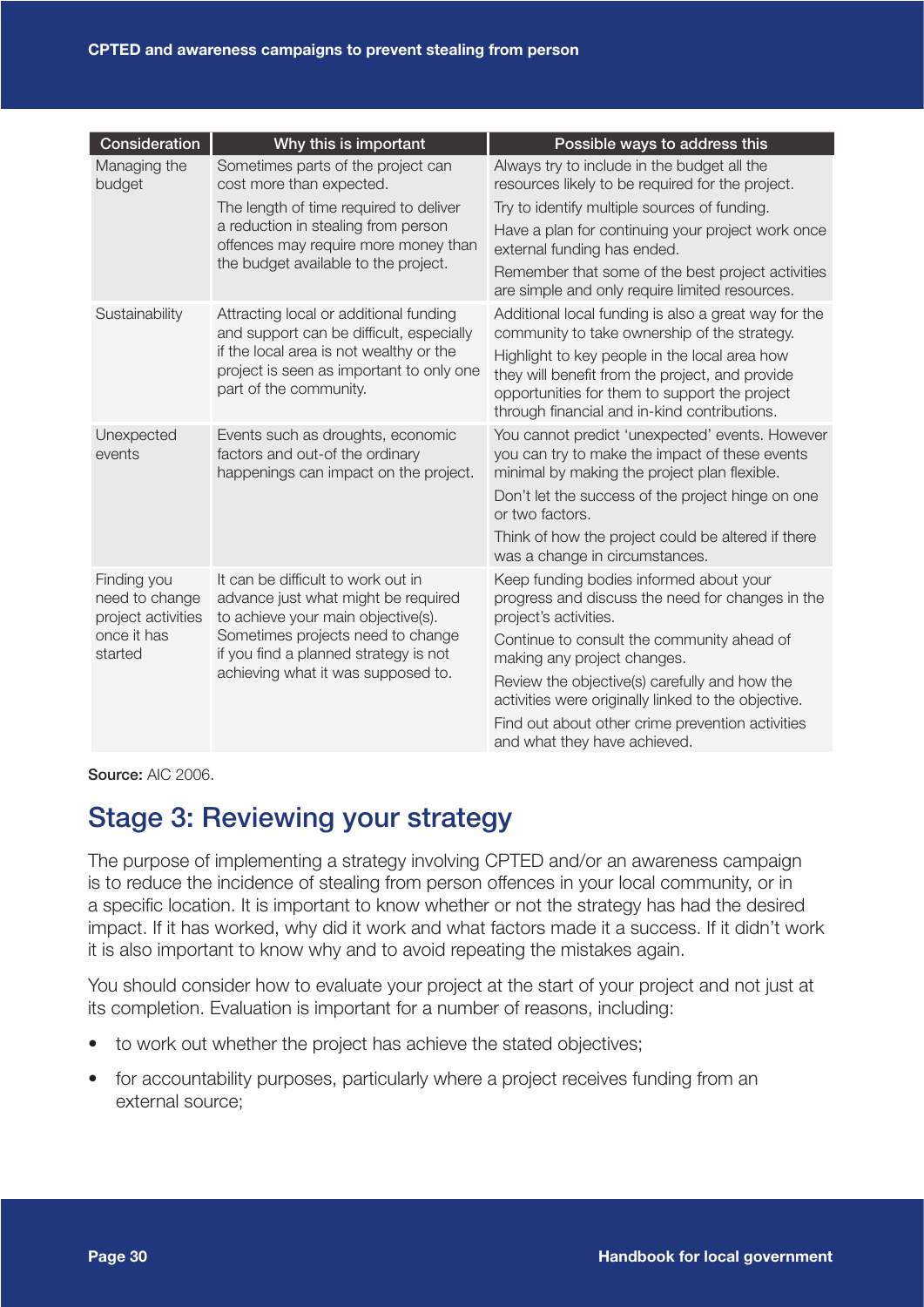- to help you to assess what parts of your strategy are working well and what could be improved;
- to contribute to the evidence base around effective crime prevention and characteristics of effective interventions; and
- to identify and share important lessons with other communities confronted with similar problems, providing guidance on good practice and potential challenges associated with implementing certain interventions.

! The Department of Justice has formal reporting requirements that you are expected to adhere to. This involves the completion of both a six-month progress report and a final evaluation report.

#### 3.1 Evaluation questions

The most common forms of evaluation are process and outcome evaluations. Many evaluations involve some combination of the two.

Process evaluations aim to improve understanding of the activities that are delivered as part of a project. It is also focused on the implementation, operation and management of these activities; assessing whether they were (or are being) delivered as planned and in accordance with the design of the program, determining how well they were delivered (i.e. to an acceptable standard and the satisfaction of various parties involved) and identifying any factors that may have impacted upon the delivery of these activities.

Process evaluations can be conducted at some point during, or at the completion of, a strategy and are often used to track progress and to see if anything needs to be changed to make sure you are on track for delivering the strategy as intended. They can be good for reporting on your progress to funding bodies and other stakeholders, and to alter the way you deliver a strategy to adjust to any different circumstances that may have arisen since you started the strategy.

Outcome evaluations are concerned with the overall effectiveness of a project, examining whether the stated objectives have been achieved and determining what outcomes (intended or unintended) have been delivered as a result (including the impact of the program on participants, stakeholders and the broader community). This takes place once the project has been completed. This should involve measuring the number of offences in the target area in the period before, during and after your project and, where possible, comparing this with adjacent areas (to measure displacement or diffusion of benefits) and other areas that share similar characteristics but were not subject to the intervention (comparison areas). You should aim to measure the number of offences over as long a period as possible, both before and after the strategy (ideally up to 12 months or longer) if this is possible within the funding timeframe. This way you will address any seasonal variations.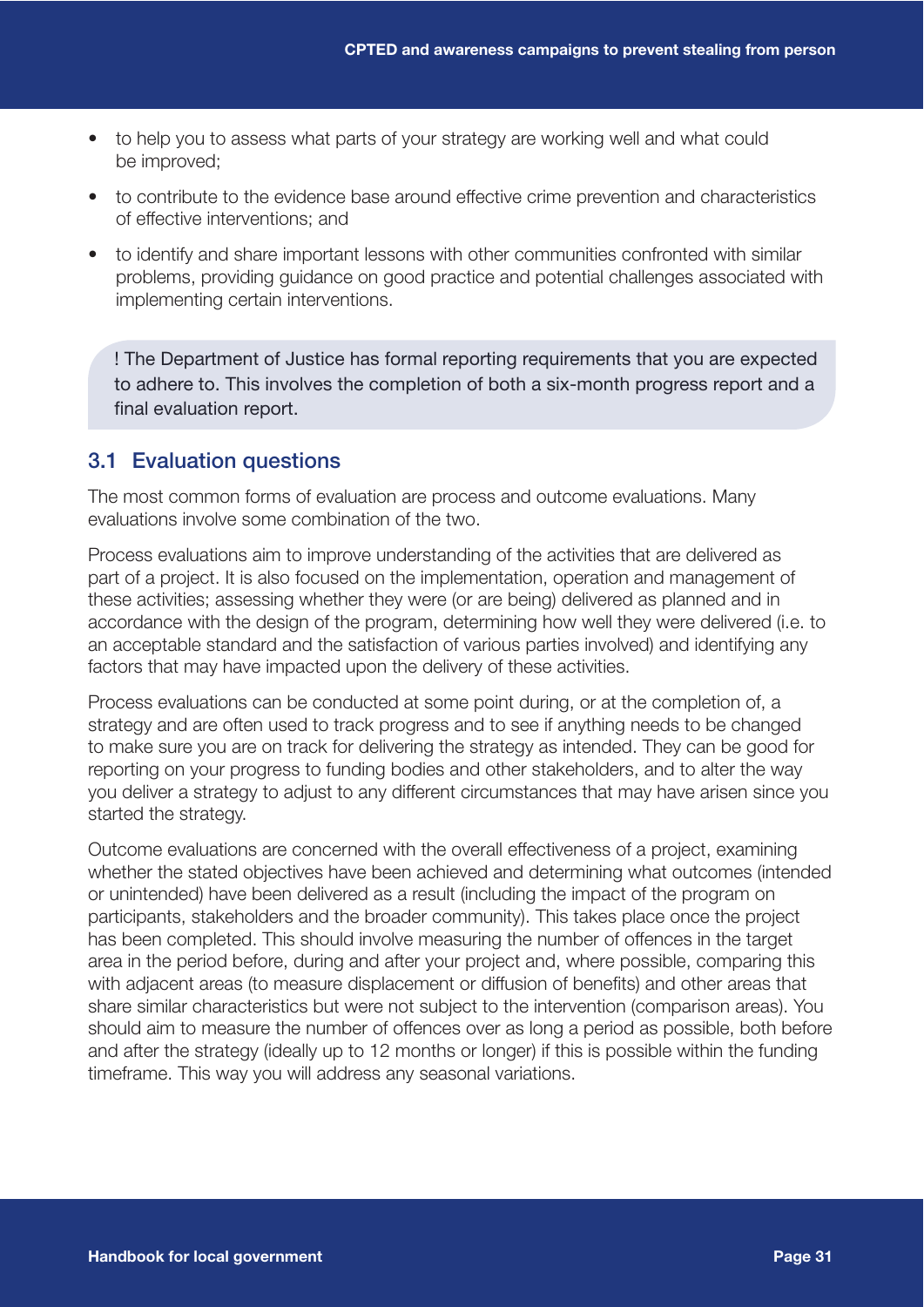At a minimum, you should probably aim to answer the following questions about your project:

- What did you actually do as part of the project?
- How does this project activity attempt to prevent or reduce steal from person offences in your local area?
- How did you adapt your project to suit the local steal from person problem and context?
- How were the actions planned, managed, organised and steered?
- What was the nature and extent of stakeholder (including the community) involvement in all stages of the project?
- What impact did your project have on the level of steal from person offences in the target area?
- What worked and how; what didn't work and why not?
- Were there any unintended consequences as a result of the project?
- What factors may have contributed to the change in stealing from person offences besides the intervention (e.g. the apprehension of prolific offenders)?
- What could be done differently or improved in the future?
- What were the main lessons learned from the project that could help inform similar initiatives in other areas?

If you can answer most of these questions, it is a good sign that you will have a useful evaluation. During the planning and implementation stages of the strategy you might find it helpful to review these questions to identify whether you think you will be able to answer them.

#### 3.2 Performance indicators

Performance indicators describe what is measured to assess various aspects of an organisation or project's performance. Table 11 highlights some important things to consider when selecting performance indicators for your evaluation.

| Consideration  | Questions to guide your thinking                                                                                                                                                                               |
|----------------|----------------------------------------------------------------------------------------------------------------------------------------------------------------------------------------------------------------|
| Available data | Does the data source exist?                                                                                                                                                                                    |
|                | Will the information need to be obtained through methods such as surveys<br>and consultations?                                                                                                                 |
|                | Is the data retrievable and accessible, and is it expensive to access? Do we have<br>to pay for getting the information?                                                                                       |
|                | Where does the data come from? (e.g. will it come from local government,<br>police, BOCSAR, another government agency, local business owners, retailers or<br>licensees or other non-government organisations) |
|                | Does the data cover the relevant time periods?                                                                                                                                                                 |
|                | Does the information source link to the performance indicator/measure?                                                                                                                                         |

#### Table 11 Important considerations in selecting performance indicators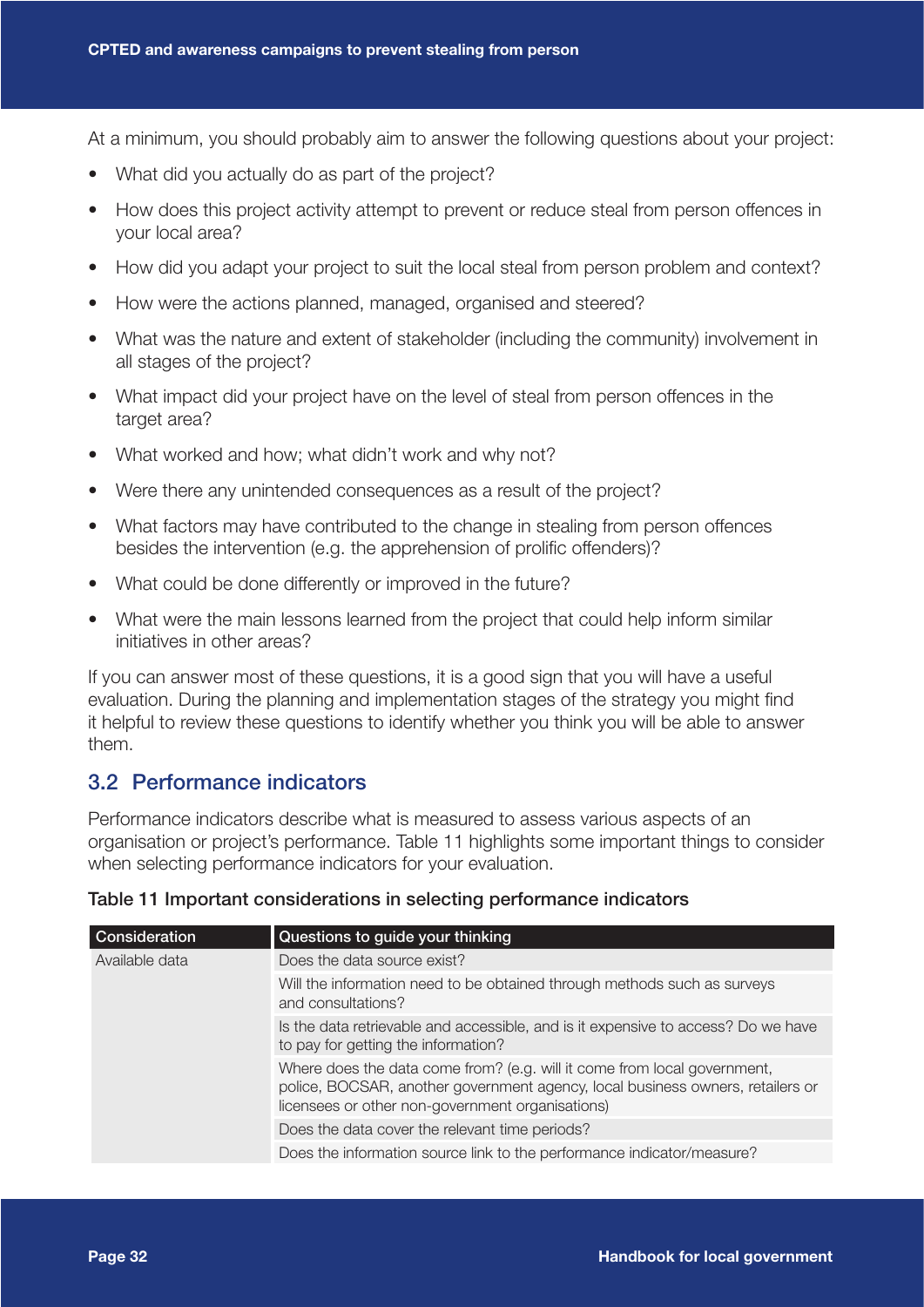| Consideration            | Questions to guide your thinking                                                                                                                                                    |
|--------------------------|-------------------------------------------------------------------------------------------------------------------------------------------------------------------------------------|
| Staff resources          | Does your organisation have the relevant access to expertise (either internally or<br>from a project partner) to be able to collect, analyse and interpret the data?                |
| Relevance to the project | Is there a logical link between the indicator chosen and the input, activity,<br>output or outcome it is supposed to measure? Or is it just measuring for the<br>sake of measuring? |

#### 3.3 Sources of information

You should have been thinking about the data that you will require for the evaluation when you were identifying performance indicators. Potential sources of data include (but are not limited to) the following:

- Police-recorded crime data for stealing from person offences in the target area for the period prior to the project, during the project and after the project is completed. This data can be compared with adjacent areas to assess whether there has been any displacement or diffusion of benefits. The data can also be compared with other areas that share similar characteristics to the location in which the project was implemented to assess whether any changes in stealing from person offences can be attributed to the project. You can also compare the data with overall trends for the rest of the local government area or statewide. Make sure you look at crime data over a sufficient period of time to take into account any pre-existing crime trends or seasonal factors. Ideally you should look at crime trends for 12 months or longer prior to the strategy and after the strategy, but you will need to fit into funding timeframes.
- Security personnel working in and around your target area may also keep records of the number of calls for assistance and reported incidents of stealing from person.
- A survey of the community and/or people using the target location could be administered prior to and at the end of the project to measure rates of self-reported victimisation, perceptions of safety, concern about stealing from person offences, use of certain locations, awareness of the project and satisfaction with the services delivered as part of the project. As with recorded crime data, this could be administered in a second location not targeted by the project.
- A review of administrative data collected over the course of the project relating to the various activities that were delivered, such as the type of CPTED and/or awareness campaign that were used and the number of CPTED assessments and/or security audits conducted and who conducted them.
- In-depth interviews with stakeholders (e.g. retail and tourism staff and management) who have been involved in the project in some way can be used to gauge their satisfaction with the services delivered as part of the project and views regarding the effectiveness of the project in reducing stealing from person offences.
- In-depth interviews (or, if numbers permit, a survey) with key stakeholders involved in the management and/or delivery of the project to seek their views regarding the project and its effectiveness in reducing stealing from person offences and their satisfaction with the services that were delivered.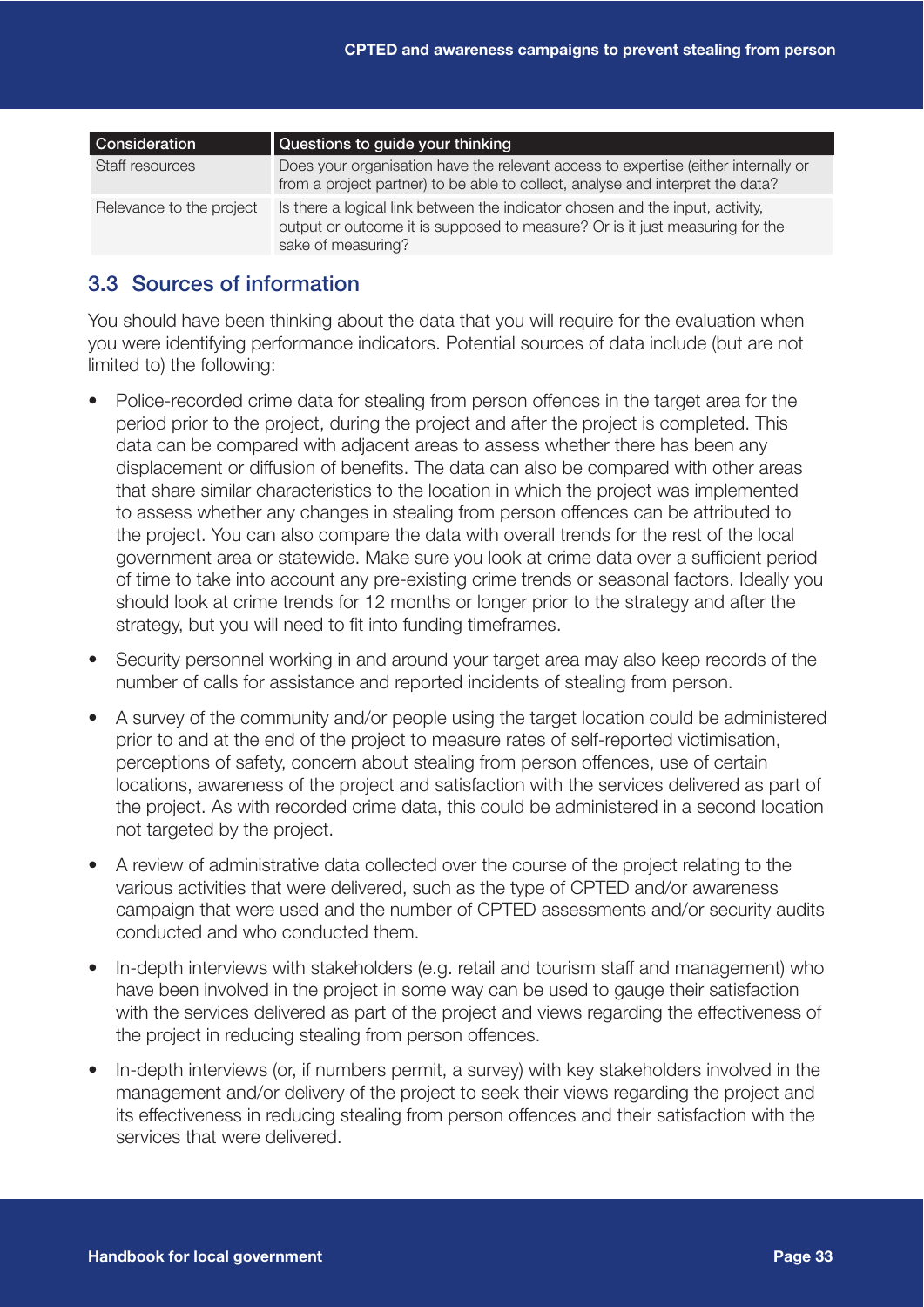#### 3.4 Bringing it all together in an evaluation framework

Once you have identified your key evaluation questions, performance indicators and data collection methods, it is possible to develop a framework that can help guide your evaluation. An evaluation framework outlines the key evaluation questions, performance indicators, and sources of data and links them together in a structured way. It forms the basis for your evaluation. A template (with some examples) is provided in Table 12.

#### 3.5 Reporting on key findings

What and how you report depends on whether you are preparing a brief report on the progress of the project or whether it is a final evaluation report. Having a well conducted and written evaluation will help you to demonstrate the impact of what you have been doing, enables you to share your lessons from the project with other practitioners and adds to the evidence base.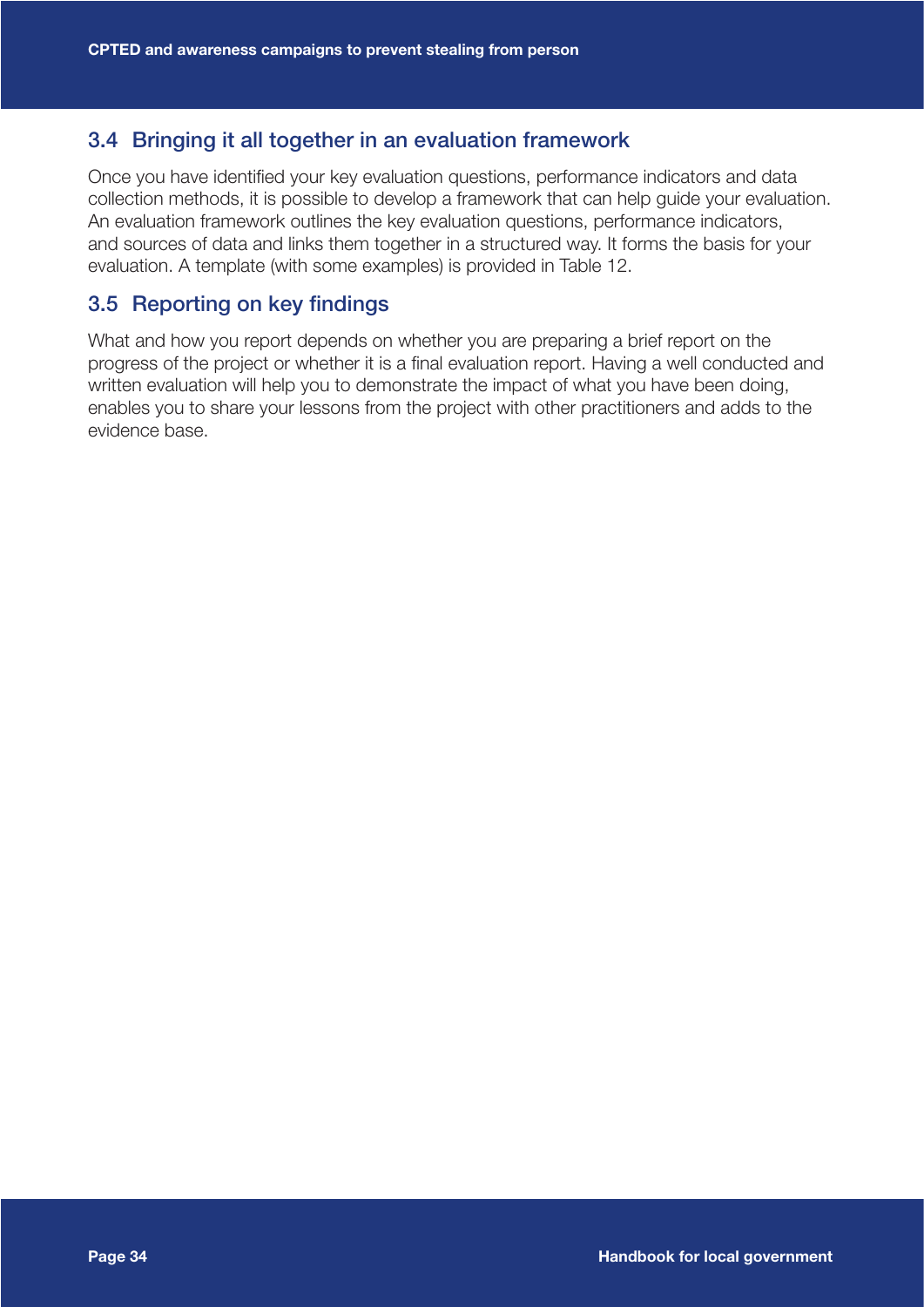| undertaken<br>Survey<br>Interviews with stakeholders involved<br>Interviews with stakeholders involved<br>Recorded crime data from BOCSAR<br>Security assessments/audits in the<br>Records of awareness campaigns<br>target areas before and after the<br>undertaken (amount of material<br>distributed/number of people<br>or NSW Police<br>in the project<br>in the project<br>reached)<br>strategy<br>Number/proportion of stakeholders<br>Number/proportion of stakeholders<br>t in natural surveillance<br>offences in target area reported to<br>police in the previous 12 months<br>Number/proportion of people to<br>whom educational material was<br>Number of stealing from person<br>satisfied with project outcomes<br>satisfied with project outcomes<br>involved in the project who are<br>involved in the project who are<br>opportunities, etc.<br>Improvemen<br>distributed<br>person offences decrease within the<br>factors may have contributed to any<br>opportunities) contributing to the<br>informed about how to reduce their<br>the management and delivery<br>target area (e.g. a popular open air<br>of the project perceive that it<br>(e.g. lack of natural surveillance<br>contributed to a reduction in<br>Were potential victims adequately<br>Did stakeholders involved in<br>problem improved in the target<br>steal from person offences?<br>changes (e.g. crime was already<br>Need to consider whether other<br>Did the number of stealing from<br>Were environmental factors<br>Did the project achieve its<br>decreasing in the area)<br>intended outcomes?<br>risks of victimisation?<br>shopping mall)?<br>areas? | Evaluation question | Performance indicators | Likely data source | collection, availability or timing<br>Comments regarding data                                                                                                                                                                              |
|-------------------------------------------------------------------------------------------------------------------------------------------------------------------------------------------------------------------------------------------------------------------------------------------------------------------------------------------------------------------------------------------------------------------------------------------------------------------------------------------------------------------------------------------------------------------------------------------------------------------------------------------------------------------------------------------------------------------------------------------------------------------------------------------------------------------------------------------------------------------------------------------------------------------------------------------------------------------------------------------------------------------------------------------------------------------------------------------------------------------------------------------------------------------------------------------------------------------------------------------------------------------------------------------------------------------------------------------------------------------------------------------------------------------------------------------------------------------------------------------------------------------------------------------------------------------------------------------------------------------------------------------------------------|---------------------|------------------------|--------------------|--------------------------------------------------------------------------------------------------------------------------------------------------------------------------------------------------------------------------------------------|
|                                                                                                                                                                                                                                                                                                                                                                                                                                                                                                                                                                                                                                                                                                                                                                                                                                                                                                                                                                                                                                                                                                                                                                                                                                                                                                                                                                                                                                                                                                                                                                                                                                                             |                     |                        |                    | Requires follow up audits to be                                                                                                                                                                                                            |
|                                                                                                                                                                                                                                                                                                                                                                                                                                                                                                                                                                                                                                                                                                                                                                                                                                                                                                                                                                                                                                                                                                                                                                                                                                                                                                                                                                                                                                                                                                                                                                                                                                                             |                     |                        |                    | Can be difficult to determine how<br>a campaign and may not tell us<br>many people were reached by<br>whether people modified their<br>behaviour as a result                                                                               |
|                                                                                                                                                                                                                                                                                                                                                                                                                                                                                                                                                                                                                                                                                                                                                                                                                                                                                                                                                                                                                                                                                                                                                                                                                                                                                                                                                                                                                                                                                                                                                                                                                                                             |                     |                        |                    |                                                                                                                                                                                                                                            |
|                                                                                                                                                                                                                                                                                                                                                                                                                                                                                                                                                                                                                                                                                                                                                                                                                                                                                                                                                                                                                                                                                                                                                                                                                                                                                                                                                                                                                                                                                                                                                                                                                                                             |                     |                        |                    | periods before and after the strategy<br>surrounding areas (as opposed to<br>area targeted by the project and<br>wider local government area) for<br>Will require being able to obtain<br>eliable data for the specific<br>was implemented |
|                                                                                                                                                                                                                                                                                                                                                                                                                                                                                                                                                                                                                                                                                                                                                                                                                                                                                                                                                                                                                                                                                                                                                                                                                                                                                                                                                                                                                                                                                                                                                                                                                                                             |                     |                        |                    | Interviews should be held toward the<br>be implemented and have an impact<br>end of the project to give it time to                                                                                                                         |
|                                                                                                                                                                                                                                                                                                                                                                                                                                                                                                                                                                                                                                                                                                                                                                                                                                                                                                                                                                                                                                                                                                                                                                                                                                                                                                                                                                                                                                                                                                                                                                                                                                                             |                     |                        |                    | develop and administer a brief<br>Depending on the number of<br>project, it may be possible to<br>stakeholders involved in the                                                                                                             |
|                                                                                                                                                                                                                                                                                                                                                                                                                                                                                                                                                                                                                                                                                                                                                                                                                                                                                                                                                                                                                                                                                                                                                                                                                                                                                                                                                                                                                                                                                                                                                                                                                                                             |                     |                        |                    |                                                                                                                                                                                                                                            |